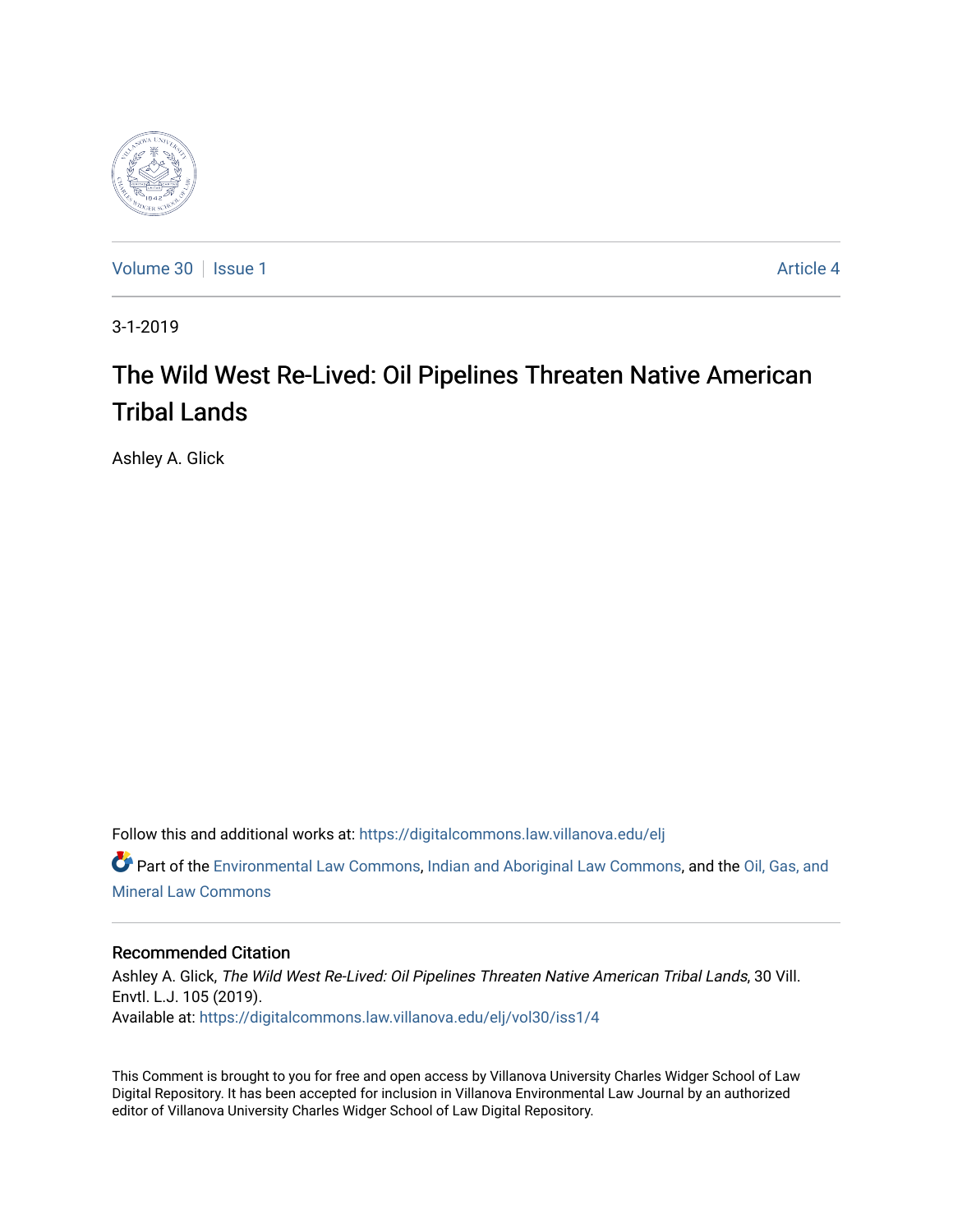2019]

# THE WILD WEST RE-LIVED: OIL PIPELINES THREATEN NATIVE AMERICAN TRIBAL LANDS

# *"We do not inherit the earth from our ancestors[;] we borrow it from our children.*"<sup>1</sup>

#### I. INTRODUCTION

Since the inception of designated reservations, the land within the reservation boundaries has served as a point of contention between the Native Americans and the federal government.<sup>2</sup> In 1851, the United States government attempted to negotiate peace with the Native American tribes by assigning designated lands as sovereign nations to the tribes under the protection of the Treaty of Fort Laramie.3 The terms of the treaty stipulated peace between the tribes and the government.4

*Id.*

<sup>1.</sup> *See* Kevin E. Trenberth, Graduation address to Bridge School, Boulder, Colorado: Are We Good Stewards of the Earth? (May 30, 2008), http://www.cgd.ucar .edu/cas/Trenberth/website-archive/gradSp2-moved.pdf (noting quote is credited to many sources). "There is an old Native American or some think it is a Pennsylvania Dutch saying . . . [o]f course it's really both." *Id.* (discussing value Native Americans gave to preserving land and natural resources).

<sup>2.</sup> *See* Robert N. Diotealevi & Susan Burhoe, *Native American Lands and the Keystone Pipeline Expansion: A Legal Analysis*, 38 INDIGENOUS POLICY J., at \*1 (2016), http://www.indigenouspolicy.org/index.php/ipj/article/view/265 (discussing tense relations between government and Native American tribes).

<sup>3.</sup> *See Treaties and Broken Promises: 1851 to 1877*, NAT'L PARK SERV., https://www .nps.gov/wica/learn/historyculture/upload/-7e-5-Chapter-Five-Treaties-and-Bro ken-Promises-Pp-84-132.pdf (last visited Nov. 10, 2018) (explaining history and evolution of treaty post-civil war).

<sup>4.</sup> *Id.* at 89 (noting peace terms of treaty). "Among other things, the articles contained provisions that gave the U.S. government permission to construct roads and military posts within tribal territories and to permit the safe passage of emigrants through these areas in return for the payment of annual annuities." *Id.* (explaining term of treaty); *see also* NAT'L ARCHIVES & RECS. ADMIN., Transcript of Treaty of Fort Laramie (1868), Article 1, OURDOCUMENTS.GOV, https://www.our documents.gov/doc.php?flash=false&doc=42&page=transcript (last visited Nov. 10, 2018) (noting protection provision in favor of Native American tribes). The Treaty stipulates from the outset

<sup>[</sup>i]f bad men among the whites, or among other people subject to the authority of the United States, shall commit any wrong upon the person or property of the Indians, the United States will, upon proof made to the agent, and forwarded to the Commissioner of Indian Affairs at Washington city, proceed at once to cause the offender to be arrested and punished according to the laws of the United States, and also reimburse the injured person for the loss sustained.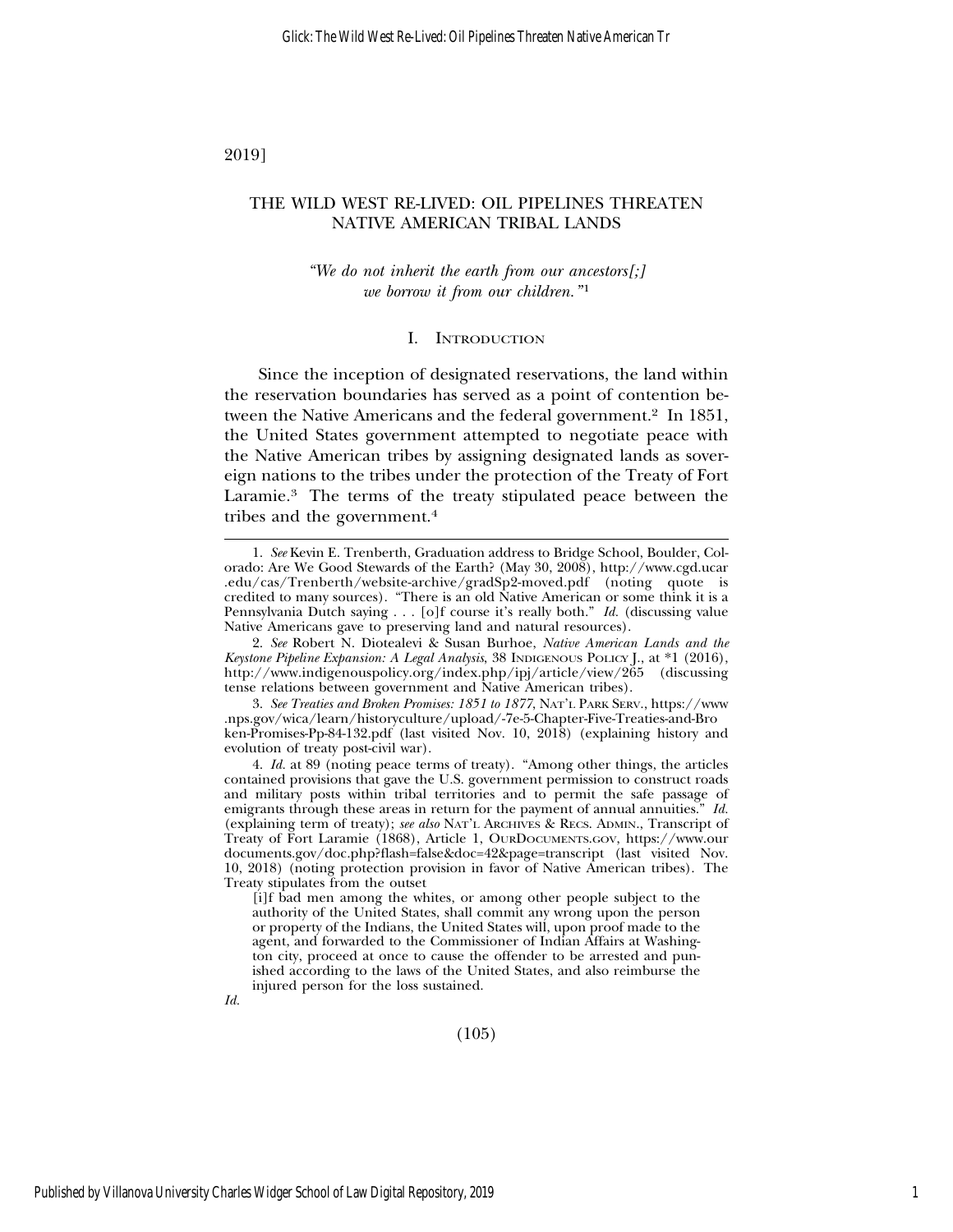The years following the government's enactment of the treaties were riddled with attacks from settlers and the government agencies on Native American tribes and their reservations, primarily to hunt the food sources on the land.<sup>5</sup> The settlers and the United States Calvary led onslaughts resulting in loss of reservation land, declining game populations, and retreat of many tribes, further minimizing the size of the reservations.<sup>6</sup> In 1868, the United States government attempted to control the tension and vicious attacks between Native Americans, settlers, and Calvary.7 This led to a second signing of the Fort Laramie Treaty by Native Americans and the government, which combined the reservations and substantially cut the land initially designated to the tribes by the federal government.8 Historians theorize the willingness of the tribes to accept a substantial loss of land as being the result of extreme hunger from loss of hunting grounds, intimidation from the United States military, or misleading information regarding the terms of the treaty.9

The Supreme Court delivered opinions on the Native Americans in the "Marshall Trilogy," which further constricted the tribes' land rights between 1823 and 1832.10 In 1823, the Supreme Court rendered an opinion in *Johnson v. McIntosh*, 11 where it held Native American tribes "had no power to grant lands to anyone other than the federal government."12 In 1831, the Court decided *Cherokee Na-*

<sup>5.</sup> *See Treaties and Broken Promises*, *supra* note 3, at 96-97 (noting general and specific instances of attack on Native American reservations).

<sup>6.</sup> *See id.* (detailing final attacks, which sparked Minnesota Conflict). "After the Minnesota Conflict in 1862 and the Sand Creek Massacre in 1864, what had once been small scale skirmishes and counter-raids turned into a full-fledged war between the United States and the Lakotas, Cheyennes, and Arapahos."

*Id.* at 97; *see also id.* at 101, n.2 ("Sioux is used to refer collectively to the Lakota and Dakota populations who were included in this treaty.").

<sup>7.</sup> *Id.* at 101 (explaining treaty as attempt to stabilize relationship between settler, tribes, and cavalry).

<sup>8.</sup> *Id.* at 102 (noting theory of William Swagerty regarding succession of tribes in second treaty).

<sup>9.</sup> *Id.* (citing hunger as main reason Native Americans agreed to terms that clearly did not benefit tribe).

<sup>10.</sup> *See* Gayle Olson-Raymer, *Whose Manifest Destiny? The Federal Government and the American Indians*, http://users.humboldt.edu/ogayle/hist110/unit3/indians .html (last visited Nov. 11, 2018) (discussing historical Supreme Court cases involving Native American land rights).

<sup>11. 21</sup> U.S. 543, 562 (1823). As a result of this case, the United States government owned all land in reservations and Native Americans were merely occupants. *See* Olson-Raymer, *supra* note 10 (describing court's rule as limiting "rights of Indians to sovereignty").

<sup>12.</sup> *See* Olson-Raymer, *supra* note 10 (discussing holding of Johnson resulting in Doctrine of Discovery). "Today the Doctrine of Discovery still governs the rights of Indian people who cannot sell, or lease, or develop their land without permis-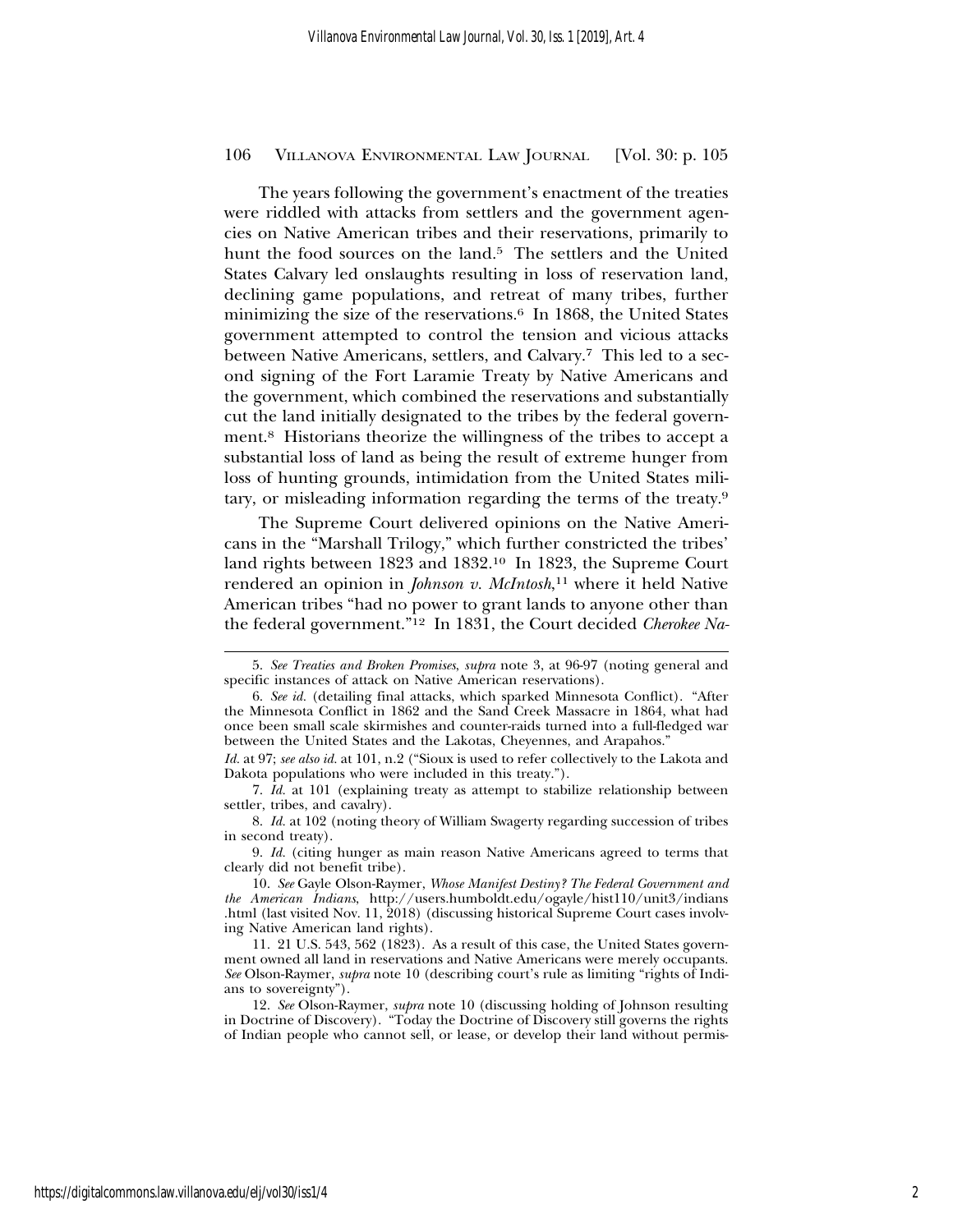*tion v. Georgia*, 13 and held "that Indians were neither US citizens, nor independent nations, but rather were 'domestic dependent nations' whose relationship to the US 'resembles that of a ward to his guardian.'"14 The following year, the Court rendered an opinion in *Worcester v. Georgia*, 15 holding tribal nations to be under control of the federal government.16 This case established that state law did not dictate control of Native Americans, but that the authority over Native Americans "belongs exclusively" to the United States Congress.17

## II. BACKGROUND

A. Native Americans at the End of Nineteenth Century

Nineteenth century legislatures and courts produced numerous policies and legal precedent responsible for the dramatic decrease in the size of Native American reservation land and the decline of their population.18 The Native American population decreased in size from 10 million to 225 thousand individuals with a tribal affiliation.19 Native American tribal lands decreased in size from 138 million acres to 20 million acres.<sup>20</sup> The Dawes Act of 1887 largely contributed to this falling number.<sup>21</sup> President Cleveland signed the Act in an effort to "fully assimilat[e] the Indians into American culture."22 The Act split reservations into smaller, indi-

13. 30 U.S. 1, 2 (1831).

14. *See id.* (noting Supreme Court viewed Native Americans as "wards") (finding Native American role to be less of nation and more submissive role).

15. 31 U.S. 515, 586, 595 (1832).

16. *Id.* at 531 (citing constitutional authority of federal government over Native American lands) Notably, the Court held "the said laws of Georgia are unconstitutional and void, because they interfere with, and attempt to regulate and control the intercourse with the said Cherokee nation, which, by the said constitution, belongs exclusively to the congress of the United States[.]"

17. *Id.* (noting federal government and sole source of authority over Native Americans).

18. *See* Olson-Raymer, *supra* note 10 (detailing policies and law set to decrease population and power of "Indian Problem").

19. *Id.* (noting majority of tribes were extinct).

20. *Id.* (noting amount of land divided). "The divide and conquer strategy had successfully divided the remaining Indians living on reservations." *Id.* (labeling strategy and intent in decreasing reservation size).

21. *See Cleveland Signs Devastating Dawes Act Into Law*, THIS DAY IN HISTORY, http://www.history.com/this-day-in-history/cleveland-signs-the-dawes-severalty-act (last visited Nov. 10, 2018) (discussing President Cleveland's intentions in signing Dawes Act).

22. *See id.* (noting intention to improve Native Americans by assimilating tribal members into white culture).

sion of the Department of the Interior." *Id.* (noting role of Doctrine Discovery in Native American land rights and its existence today).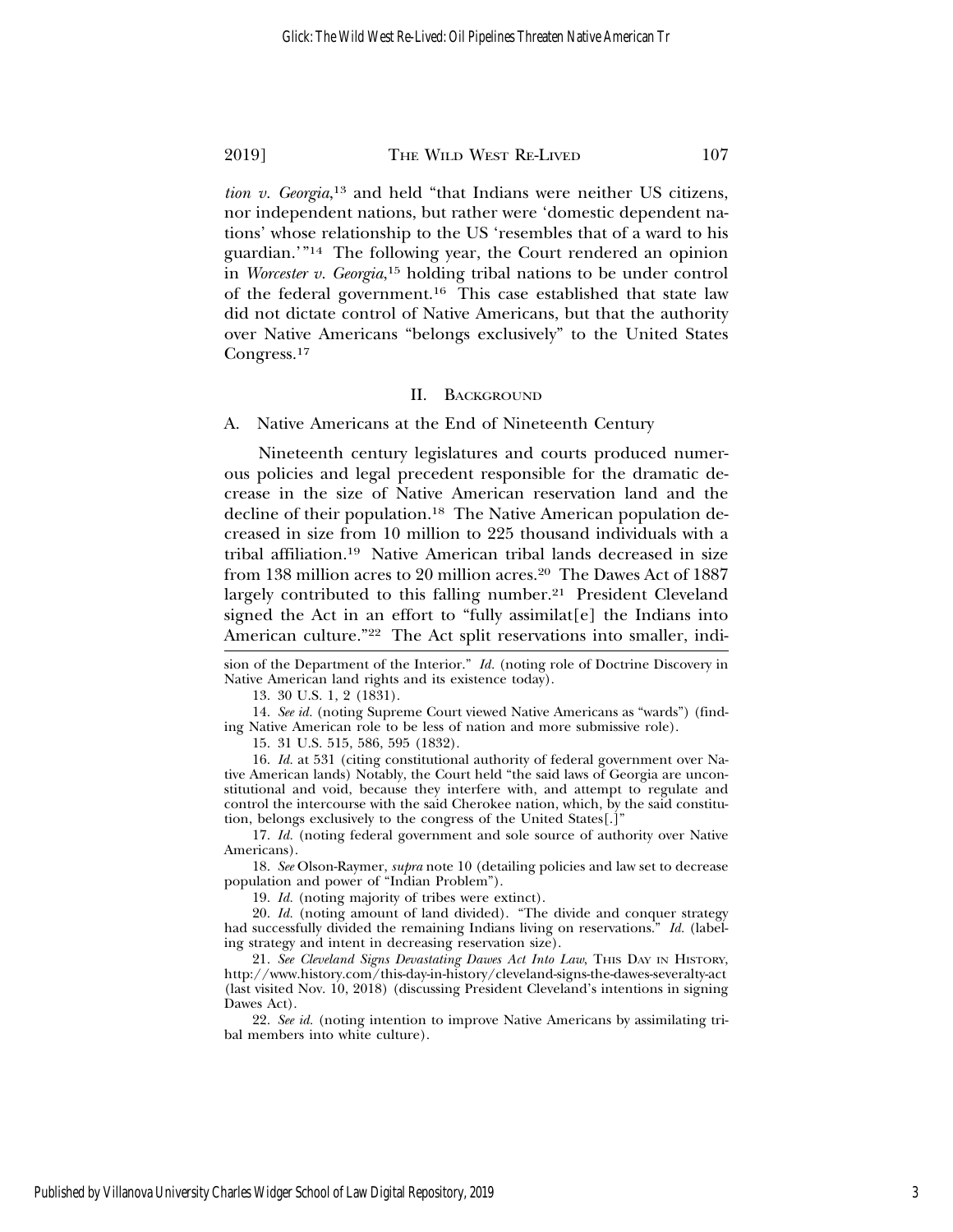vidual tracts to "encourage Native Americans to take up farming, live in smaller family units that were considered more American and renounce tribal loyalties."23 The government held the land in trust and then sold it to United States citizens if the Native American families could not properly morph into white culture and farming practices.24 The lands assigned by the government under the Act were dry, desolate, not conducive to farming, and required Native Americans to abandon their familiar tribal farming practices to assimilate into farming practice of settlers.25 As a result, the Tribes could not farm the land and the land was then subsequently sold to white settlers.<sup>26</sup> The once prosperous and large tribes were now confined to small areas and fell under the authority of the federal government.27

#### B. Natural Resources on Tribal Lands

The end of the nineteenth century sparked rumors of gold and natural resources on Native American reservations.28 These rumors were investigated by a "government sponsored expedition" to confirm the existence of gold, specifically "to evaluate" the value of the gold and the need to "negotiate with the Lakotas" to buy their land.29 By the late 1800s, an explosion of commercial mining companies invaded tribal lands to mine for gold, particularly the Black Hills region of the Lakota, also known as Sioux, as well as Cheyenne and Arapaho.30 Within two years, the Black Hills' camping grounds and religious sanctuary was converted by settlers into white settle-

<sup>23.</sup> *Id.* (noting intention to assimilate Native American individuals and culture to white America).

<sup>24.</sup> *Id.* (discussing process of land being returned to government and sold to white settlers).

<sup>25.</sup> *See* NAT'L ARCHIVES & REC. ADMIN., *Dawes Act (1887)*, OURDOCUMENTS.GOV, https://www.ourdocuments.gov/doc.php?flash=true&doc=50 (last visited Nov. 10, 2018) (discussing intent and effect of Dawes Act on Native American population).

<sup>26.</sup> *Id.* (noting hardship of farming land due to "desert-like" conditions and unfamiliar farming practices of white farmers).

<sup>27.</sup> *See* Olson-Raymer, *supra* note 10 (discussing government's ownership of tribal lands).

<sup>28.</sup> *See Treaties and Broken Promises*, *supra* note 3, at 109-113 (discussing invasion of native land to extract gold).

<sup>29.</sup> *Id.* at 85 (noting Colonel Dodge's expedition onto Native Land and further negotiations to buy land from Lakotas which held gold).

<sup>30.</sup> *Id.* at 109-23 (detailing gold rush in tribal lands). "As one elderly Cheyenne told Thomas Marquis (and Limbaugh 1973:73) 'Soldiers came upon our Black Hills lands after we made peace with the whites and had settled there on our reservation given to us by the treaty.'" *Id.* at 109 (quoting Native American resident's experience of soldiers invading promised land).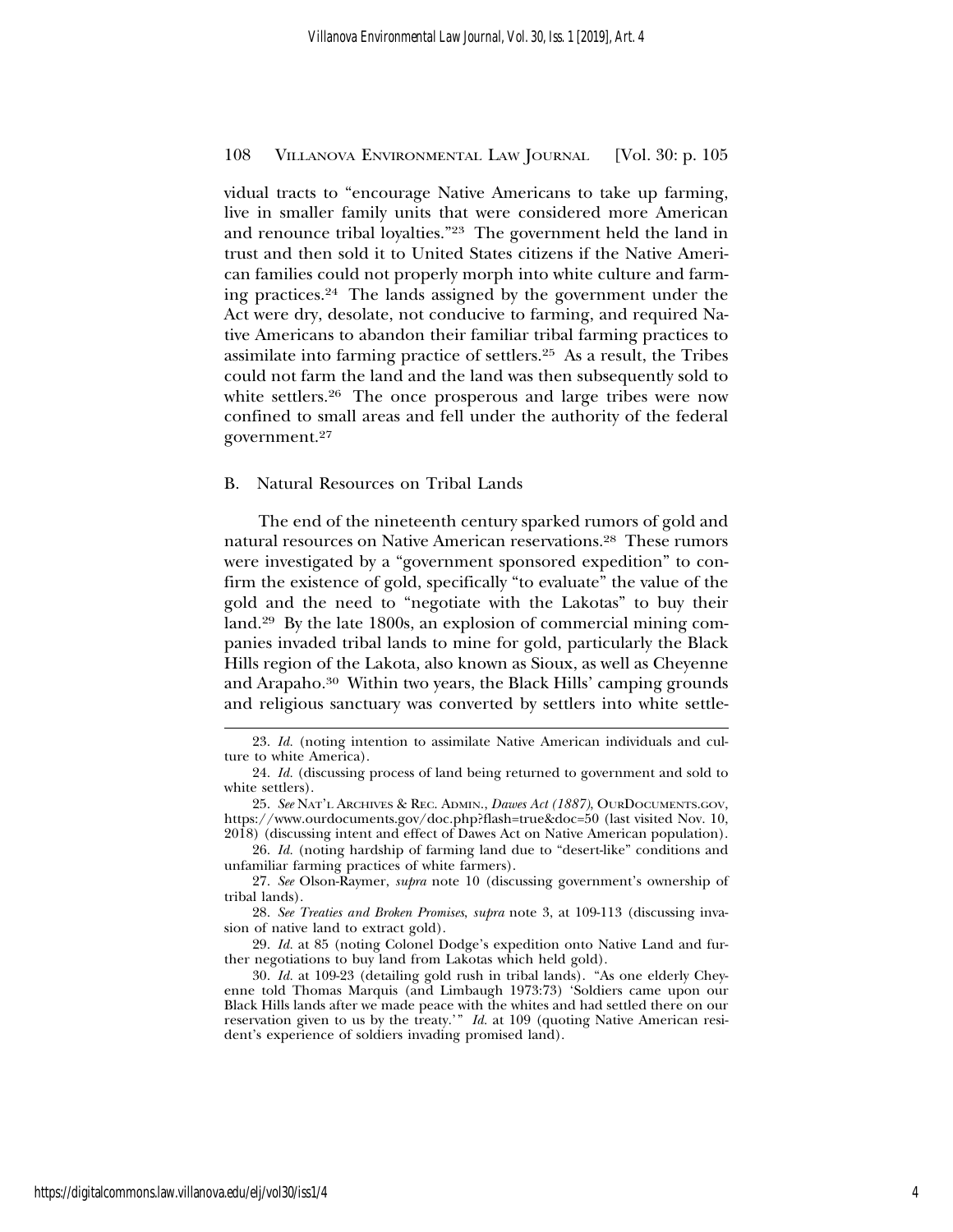ments, pushing the Native American tribes further into the reservation to accommodate mining the land's natural resources.<sup>31</sup>

The Lakota Tribe did their best to protect their land from white settlers by setting up blockades to the entrance of the reservation.<sup>32</sup> The Lakota Tribe, however, quickly retreated when the settlers acquired ammunition and turned the entrance into a "war zone."33 The Lakotas turned to the federal government for support in protecting their land.34 In 1875, it became clear the military did not intend to uphold the Treaty and protect the Native American lands from outside miners as directed by the President.35 In a letter classified as "confidential," the President instructed the military to no longer assist the miners and declared that the troops should adopt "such attitudes" as the President directed.36 A local prospector allegedly arrived in the Black Hills and was assisted by the military in "surveying and laying out plots" for his mining expedition.37

The government attempted to meet with the Tribe to negotiate a "lease" of the Tribe's land which was currently under white mining occupation.38 Negotiations fell apart after the government refused to meet the monetary demands of the Lakota and tribal members began to disagree on whether to lease or sell the land.39 Following intense debates and heated negotiations, the government chose to withhold food rations, restrict hunting in the Black Hills, and threaten the Tribes with military force.<sup>40</sup> In the winter of 1876, in desperate need for food and the removal of military presence,

<sup>31.</sup> *Id.* at 130-32 (detailing violent encounters with settlers and Native Americans resulting in hostile takeover of tribal grounds).

<sup>32.</sup> *Id.* at 109, 124 (noting Lakota's attempt to prevent miners from entering land).

<sup>33.</sup> *See Treaties and Broken Promises*, *supra* note 3, at 119 (describing back-andforth skirmishes between Native Americans and miners).

<sup>34.</sup> *See id.* at 123 (noting military's lack of protection for Native American rights and land).

<sup>35.</sup> *Id.* (referencing "smoking gun" in letters stating President's wishes for military to step down and allow miners on tribal lands).

<sup>36.</sup> *Id.* at 123-24 (explaining Presidential letter to military officers instructing them to allow miners on reservation).

<sup>37.</sup> *Id.* at 123 (noting John R. Brennan's account of military assistance in mining expedition).

<sup>38.</sup> *Treaties and Broken Promises*, *supra* note 3, at 125-28 (discussing governments attempts to reach agreement with Tribes).

<sup>39.</sup> *Id.* at 126-27 (noting Tribe's unrest and refusal to sign agreement).

<sup>40.</sup> *Id.* at 128 (discussing government's action to force Tribes to sign agreement).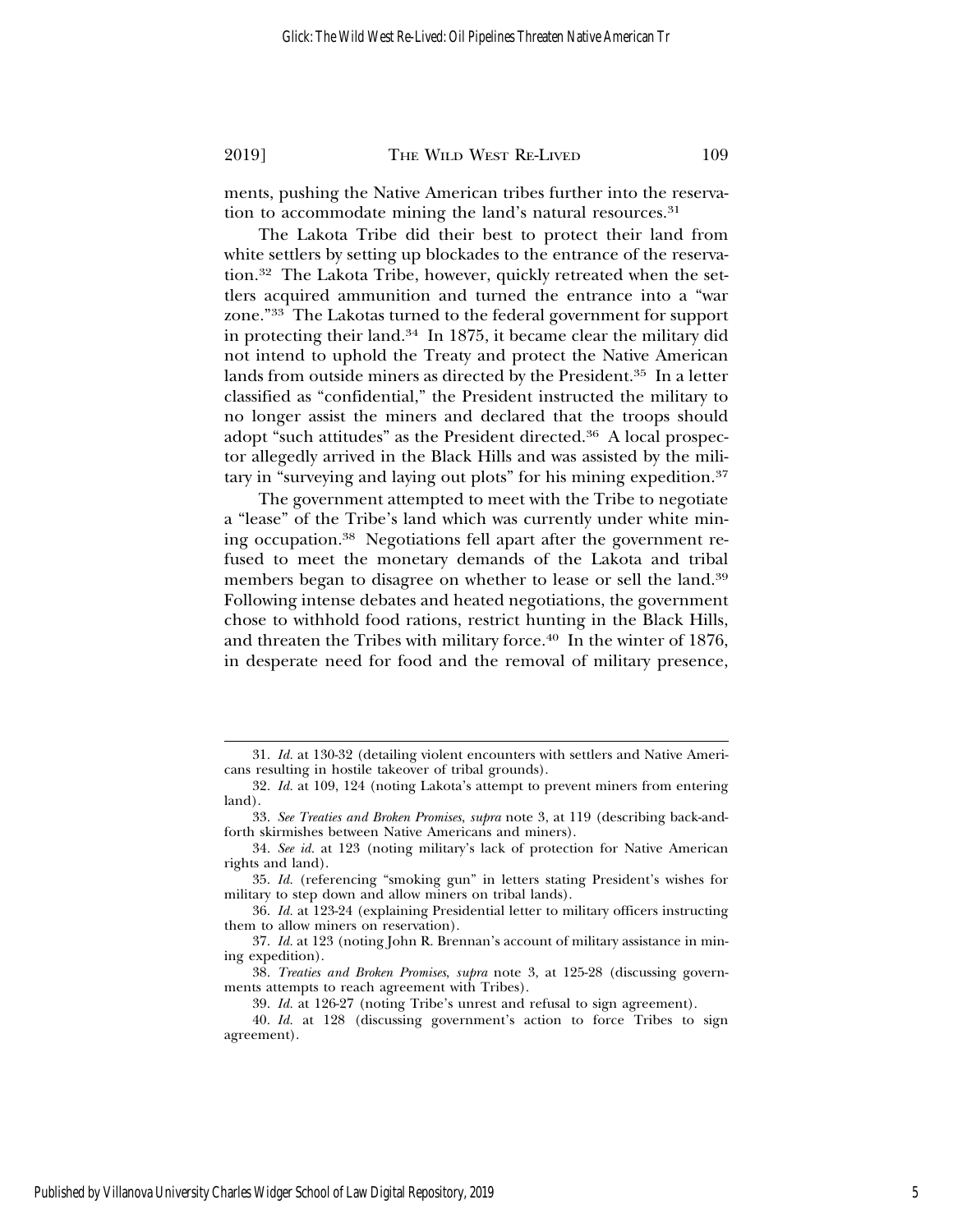five tribes signed an agreement with the government to remove themselves from the Black Hill reservation.<sup>41</sup>

# III. PRESENT STATE OF THE ISSUE

## A. Keystone Pipeline; The Black Gold Rush

The historical struggle of Native Americans to maintain their tribal lands against the federal government remains an issue into the twenty-first century.42 The Native American population continues to fight to preserve their sacred lands from a new governmentbacked invasion of pipelines and oil drilling.<sup>43</sup> In July 2008, Trans-Canada, a large energy company, proposed construction of a pipeline structure to span the width of the United States, from Canada down to Texas.44 The pipeline was called the Keystone XL Pipeline and would transport an estimated a 838 thousand barrels of sand oil on a daily basis.45 TransCanada's projected path of the pipeline was to be constructed by the company directly through the Black Hills territory.<sup>46</sup> This was a territory previously protected and designated for the Lakota Tribe, also known as the Sioux Nation.47 The pipeline plan continued through Oklahoma, directly affecting thirty-eight local tribal territories.48

In an attempt to preserve their land and avoid potential environmental hazards, the Sioux Nation delivered a "declaration," containing thousands of signatures in opposition to the Keystone XL Pipeline.49 TransCanada countered this declaration from an economic perspective, arguing the pipeline project would provide nine thousand new American jobs, increase government revenue, encourage international commercial contracts, and would be "one of

<sup>41.</sup> *Id.* at 129 (noting speculation in subsequent historical documents that Native American members did not fully understand terms of agreement).

<sup>42.</sup> *See* Diotalevi & Burhoe, *supra* note 2 (discussing continuing battle for territory between Native Americans and government).

<sup>43.</sup> *Id.* at 1-2 (outlining Keystone Pipeline plan from Canada).

<sup>44.</sup> *See* The Canadian Press, *A chronological history of controversial Keystone XL pipeline project*, CBC (Jan. 24, 2017) http://www.cbc.ca/news/politics/keystone-xlpipeline-timeline-1.3950156 (detailing Keystone XL pipeline timeline).

<sup>45.</sup> *See* Diotalevi & Burhoe, *supra* note 2 (discussing TransCanda pipeline plan through United States).

<sup>46.</sup> *Id.* at 2 (noting path of pipeline construction).

<sup>47.</sup> *Id.* (tracing footprint of proposed pipeline path through sovereign nation of Sioux tribe as established under Treaties of Fort Laramie).

<sup>48.</sup> *Id.* at 6 (noting large number of protected tribal land was to be affected by pipeline project).

<sup>49.</sup> *Id.* at 5 (discussing Canadian-American tribes' encouragement of tribal councils in the United States to oppose pipeline).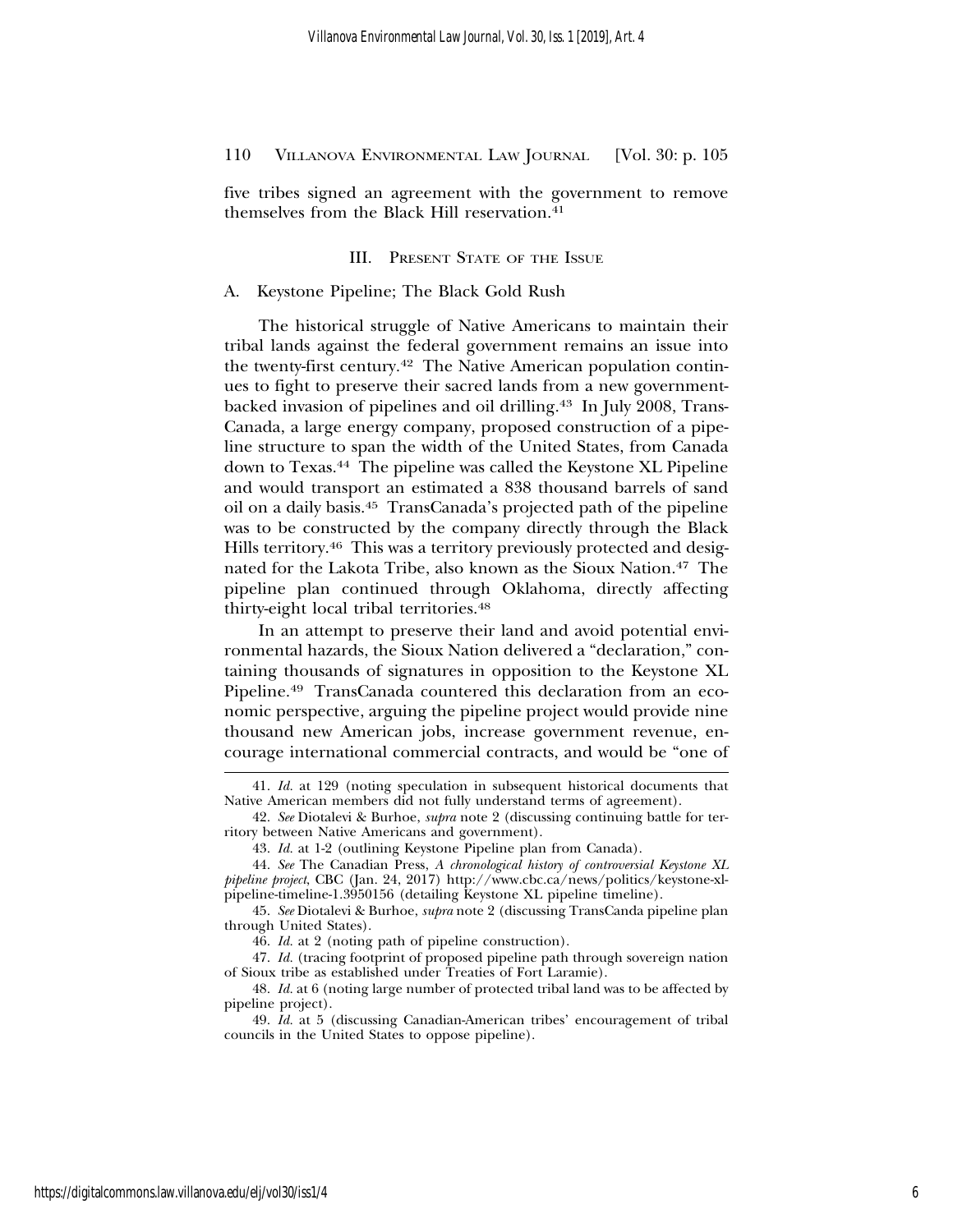the safest pipeline[s] ever constructed in the U.S."50 In the wake of approval, TransCanada pipelines in South Dakota spouted two oil spills, releasing over 210 thousand gallons.<sup>51</sup> The latter spill fell within the same county and directly beside the Sioux's tribal land of Lake Traverse Reservation of the Sisseton Wahpeton Oyate Tribe.<sup>52</sup>

Despite the recent oil spills and years of back-and-forth between TransCanada and the United States, in March 2017, President Trump endorsed the Keystone Pipeline XL plan.53 In November 2017, the Sioux Tribe of South Dakota retained counsel from the Native American Rights Fund (NARF) to fight the proposed Keystone XL plan with support from the local Cheyenne River Sioux Tribe.54 NARF's staff attorney, Natalie Landreth, stated "Keystone XL will need permission from the Tribe, so this is not over."55 The Tribe vowed to stand their ground and continue fighting pipeline construction.56

#### B. The Standing Rock Sioux Tribe

South Dakota experienced a third oil leak from the Dakota Access Pipeline in 2016, which sparked serious controversy for its proposed expansion and potential effects on protected tribal lands of the Standing Rock Sioux Tribe.57 On July 27, 2016, the Standing Rock Sioux Tribe took action, challenging the permit issued by the U.S. Army Corps, which allowed construction to begin on the Dakota Access Pipeline with a charted route under Lake Oahe.58 Lake Oahe consists of 200 thousand acres of the Standing Rock Sioux

53. *See id.* (noting previous Keystone spills prove Keystone XL could have serious environmental affects); *see also* The Canadian Press, *supra* note 44 (outlining Keystone XL pipeline timeline).

54. *See* Phil McKenna, *South Dakota Warns It Could Revoke Keystone Pipeline Permit Over Oil Spill*, INSIDE CLIMATE NEWS (Nov. 22, 2017), https://insideclimatenews .org/news/22112017/south-dakota-oil-pipeline-spill-keystone-xl-rosebud-chey enne-river-sioux-nebraska (referencing pushback from South Dakota after Keystone oil spills).

<sup>50.</sup> *See* Diotalevi & Burhoe, *supra* note 2, at 3 (noting TransCanada deemed pipeline "environmentally responsible"); *see also Keystone XL: Safest Pipeline Ever Built*, BUILDKXLNOW.ORG, http://buildkxlnow.org/safest-pipeline-built/ (last visited Feb. 15, 2018) (promoting Keystone XL and safety facts).

<sup>51.</sup> *See* Mayra Cuevas & Steve Almasy, *Keystone Pipeline Leaks 210,000 gallons of Oil in South Dakota*, CNN (Nov. 17, 2017, 2:06 PM), http://www.cnn.com/2017/ 11/16/us/keystone-pipeline-leak/index.html (discussing Keystone pipeline spills).

<sup>52.</sup> *See id.* (discussing concern of tribal chairman regarding environmental impact of oil spill on Native American land).

<sup>55.</sup> *Id.* (discussing Native American counsel obtained to fight pipeline plan).

<sup>56.</sup> *Id.* (noting tribe's intention to continue fighting pipeline construction).

<sup>57.</sup> *Id.* (noting third spill from Dakota Access Pipeline in South Dakota).

<sup>58.</sup> *See* Michael Kennedy, *The Dakota Access Pipeline*, EARTHJUSTICE, https:// earthjustice.org/cases/2016/the-dakota-access-pipeline (last visited January 18,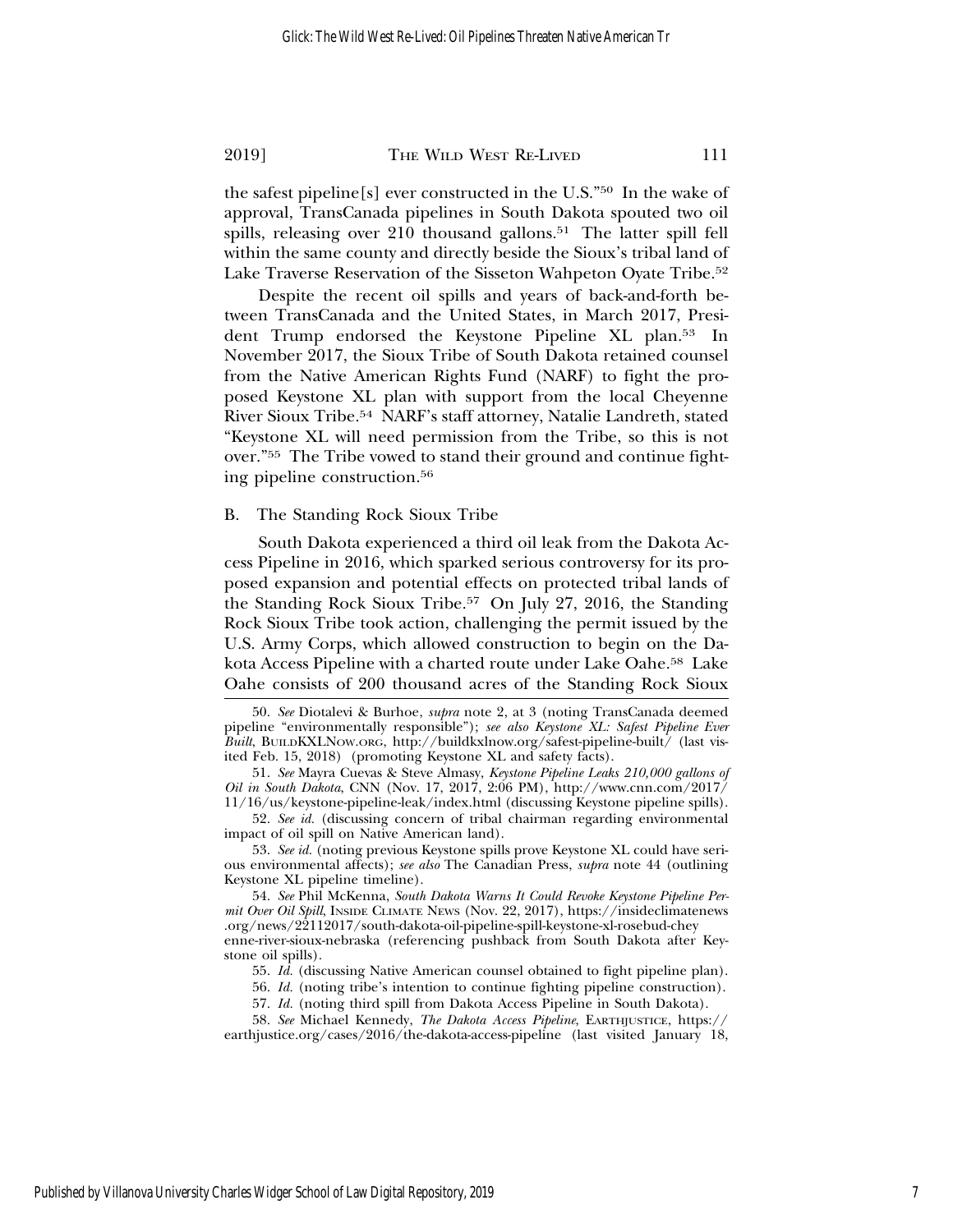Tribe and Cheyenne Reservation land, which was flooded under the Flood Control Act of 1944.59 As a result, the Tribes were relocated without "compensation" and the lake became government property.60 The land taken by the government from the tribes was considered to be of the highest quality within the reservation by the tribes.61 As a result, "[b]oth Tribes consider the waters to be 'sacred' and 'central to [their] practice of religion.'"62 The lake itself now borders both the Standing Rock Sioux Tribe and Cheyenne Reservations.63

Lake Oahe became the focal point of the Dakota Access Pipeline construction, as the alternative route was projected by Dakota Access to cost an additional thirty-three million dollars.64 In June of 2014, the Dakota Access Pipeline contacted the U.S. Army Corps of Engineers (Corps) and requested a Nationwide Permit "permission" under the River and Harbors Act and an easement pursuant to the Mineral Leasing Act.65 The Corps issued an Environmental Assessment (EA) on the Lake Oahe pipeline construction plan finding "construction of the proposed Project [was] not expected to

59. *See* Lorraine Jessepe, *In Missouri River Recovery Discussions, Tribes Have Their Say*, INDIAN COUNTRY MEDIA NETWORK (June 1, 2011), https://indiancountrymedia network.com/news/in-missouri-river-recovery-discussions-tribes-have-their-say/ (noting tribal initiative to restore destroyed tribal lands from Pick-Sloan Flood Control Act of 1944). "There's just so much that's been lost." *Id.* (discussing loss of life, land, and tradition); *see also* Paul Van Develder, *Mississippi Flooding: Let the River Run*, L.A. TIMES (May 25, 2011), http://articles.latimes.com/2011/may/25/ opinion/la-oe-vandevelder-dams-20110525 (narrating flood experience of Louise Holding Eagle). "The trauma of what we lived through when the dams came, losing our land, losing our identity, livelihood, community, schools, hospitals, churches, you just can't imagine it unless you live through something like that." *Id.* (quoting displaced Native American resident, noting degree of loss).

60. *Id.* (establishing ownership of lake as government property).

61. Standing Rock Sioux Tribe v. United States Army Corps of Engineers, 255 F. Supp. 3d 101, 114 (D.D.C. 2017) (noting significance of Lake Oahe in tribe's challenge of pipeline path) (citing South Dakota v. Bourland, 508 U.S. 679, 683  $(1993)$ .

62. *Id.* at 114 (noting significance of lake to both Tribes' religions).

63. *Id.* (citing *Standing Rock I*, 205 F. Supp. 3d at 13)). "Created by the Corps in 1958 via a dam constructed on the Missouri River, Lake Oahe is a reservoir that spans North and South Dakota and borders the Standing Rock Sioux and Cheyenne River Sioux Reservations to the east." *Id.* (specifying spatial relationship between Lake Oahe and reservations).

64. *See id.* at 134-35 (discussing alternatives explored by Dakota Access Pipeline and noting rout under Lake Oahe to be cheaper).

65. *Id.* at 145 (noting Dakota Access Pipeline needed special permission and satisfied requirements from Corps recognizing Lake Oahe was taken and therefore government property) (citing Rivers and Harbors Act, 33 U.S.C. § 408, and Mineral Leasing Act, 30 U.S.C. § 185).

<sup>2018) (</sup>discussing timeline of Dakota Access Pipeline permit and Sioux Tribe's representation by Earthjustice).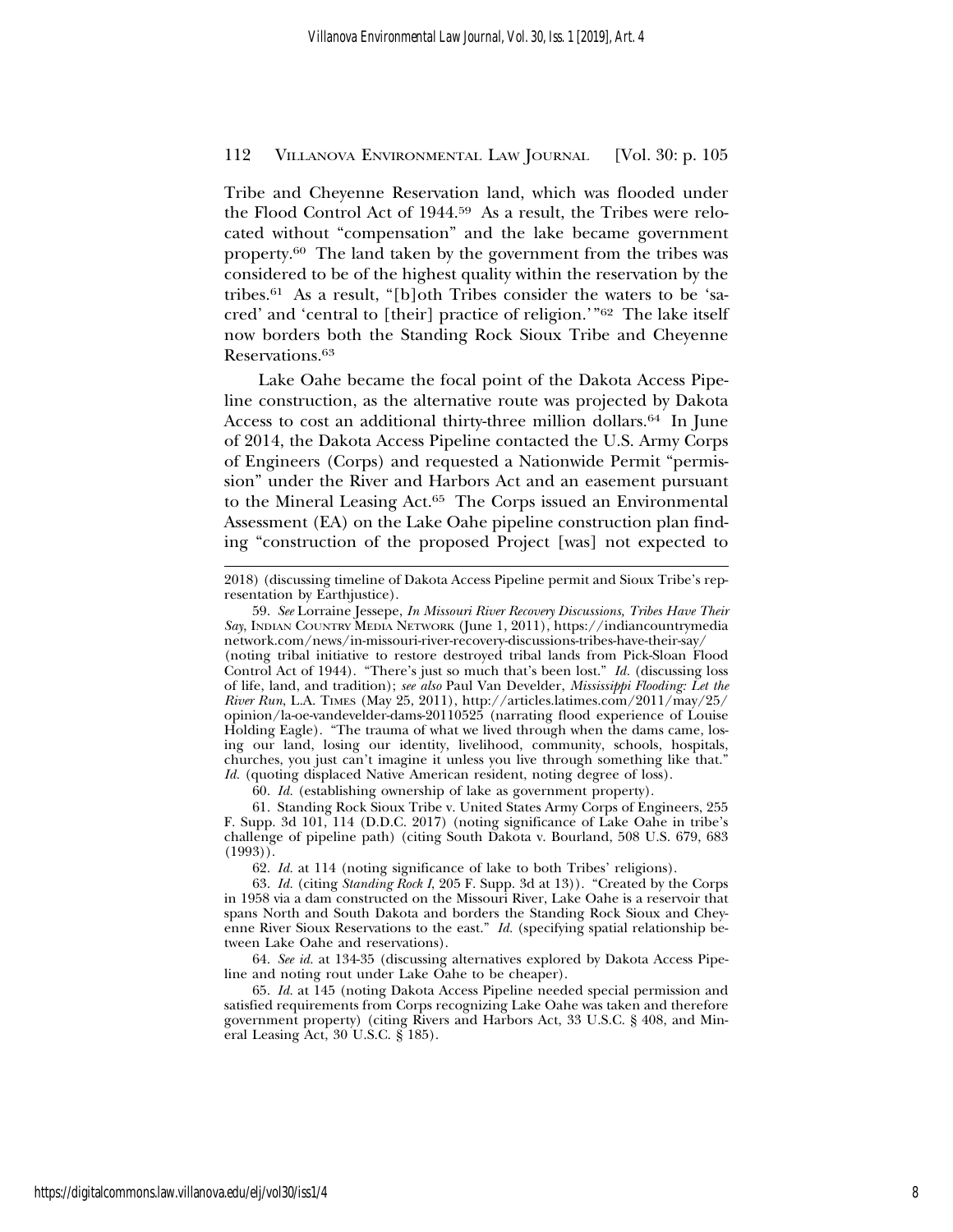have any significant direct, indirect, or cumulative impacts on the environment."66

The EA sparked an immediate reaction by the Standing Rock Sioux Tribe and multiple agencies.67 The Department of Interior challenged the lack of consideration for the negative effects of an oil spill on "800,000 acres of land held in trust for the Tribe by Interior, as well as waters on which the Tribe and its members depend for drinking and other purposes[.]"68 The Environmental Protection Agency (EPA) initially voiced concern of the EA's failure to address "direct and indirect impacts to water resources."69 Upon learning the proposed location of the pipeline's proximity to tribal reservations, the EPA added its concern for "potential impacts to drinking water and the Standing Rock Sioux Tribe . . . environmental justice and emergency response actions to spills/leaks."70 The Standing Rock Sioux Tribe commented on the EA, noting the Corps "did not acknowledge the pipeline's proximity to the Reservation; insufficiently analyzed the risks of an oil spill; and did not properly address environmental-justice considerations."71

While the Corps did not give an easement, it did grant a permit.72 It also gave permission for placement of the Dakota Access Pipeline on July 25, 2016, which was quickly challenged by the Standing Rock Sioux Tribe.73 The Tribe claimed construction of the pipeline caused "grading of land," which "desecrated sites sacred to them."74 On September 3, 2016, as parties awaited their

69. *See id.* at 115-16 (discussing concerns of EPA).

71. *Standing Rock Sioux Tribe,* 255 F. Supp. 3d at 115 (discussing tribe's concern of specific topics not covered by EA).

<sup>66.</sup> *Standing Rock Sioux Tribe*, 255 F. Supp. 3d at 114-15 (establishing Corps' understanding of pipeline construction to have little environmental impact).

<sup>67.</sup> *Id.* at 115 (recognizing multiple agencies' reactions to Corps' Environmental Assessment).

<sup>68.</sup> *Id.* (voicing concern of Department of Interior regarding land in "trust" for Native Americans).

<sup>70.</sup> *Id.* at 116 (discussing EPA's concern for tribal land and drinking water contamination).

<sup>72.</sup> *Id.* at 116-17 (noting Corps granted permit under Nationwide 12 and permission under Rivers and Harbors Act, but granting of easement was unconfirmed and court assumed it was never given). "To begin, two days after the release of the EA on July 25, 2016, Standing Rock filed this suit against the Corps for declaratory and injunctive relief pursuant to the National Historic Preservation Act, National Environmental Policy Act, Clean Water Act, and the Rivers and Harbors Act." *Id.* (noting various claims of Standing Rock).

<sup>73.</sup> *See id.* (discussing Standing Rock Sioux Tribe's challenge of permission granted).

<sup>74.</sup> *See id.* at 117 (recognizing concern of Tribes that construction of pipeline would destroy sacred sites, which resulted in refusal of easement from Corps to Dakota Access Pipeline); *see also* Jessica Ravitz, *The Sacred Land at the Center of the*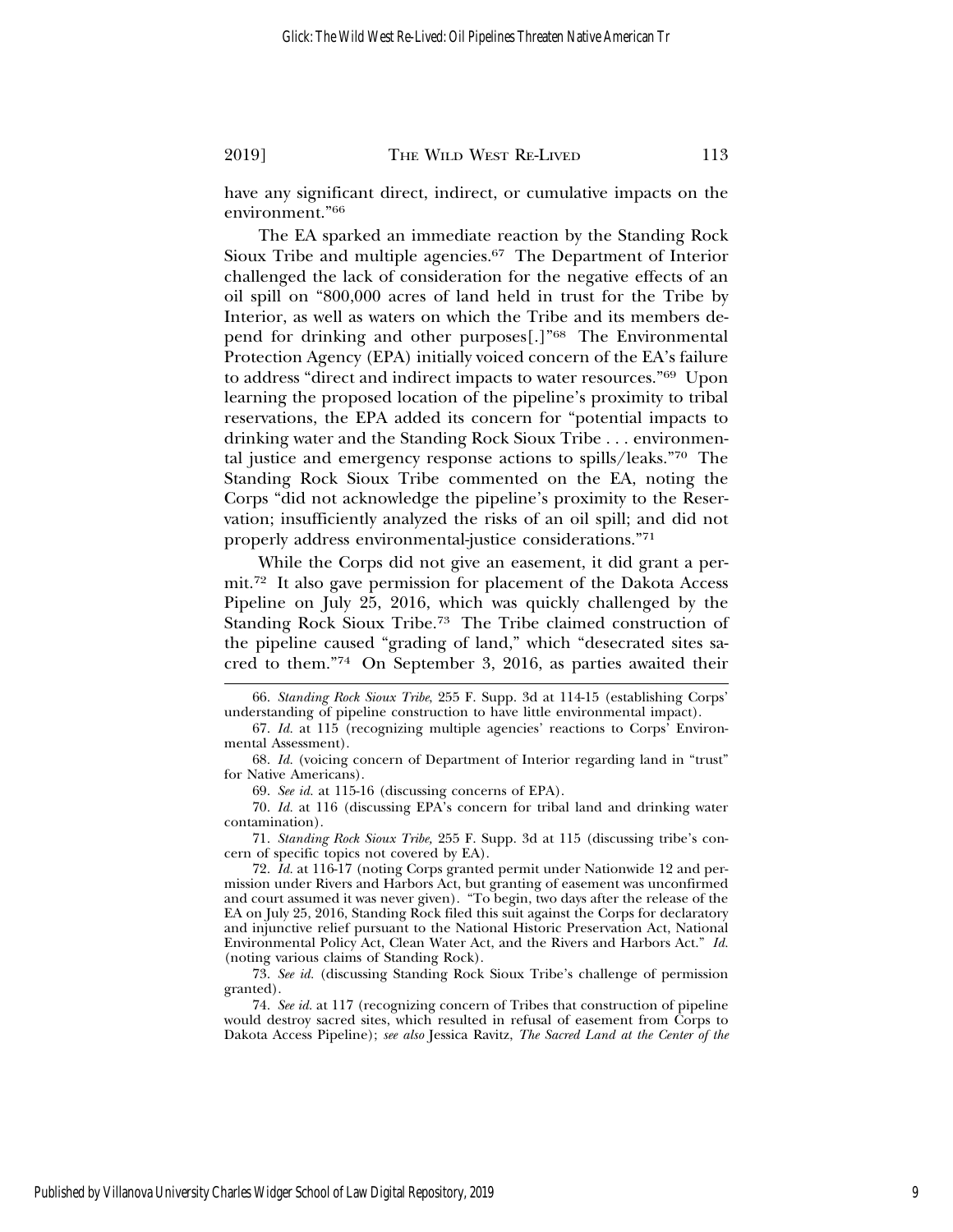motions in court, Dakota Access continued construction into tribal burial grounds, which the Department of Army and Department of Interior met, stating they would "halt any additional permitting and reconsider its past permits of the project."75 A protestor, Spotted Eagle, stated, "[w]hat if the Great Sioux Nation decided to build a project through Arlington Cemetery."76

Two months after the burial site desecration, the Corps sent a letter to the Standing Rock Sioux Tribe and Dakota Access explaining the permission granted to Dakota Access was a legally viable decision.77 In referencing the easement, the letter continued, "additional discussion with the Standing Rock Sioux Tribe" was warranted.78 The Corps explained that its invitation to confer was based on factors such as

the United States' history with the Great Sioux Nation, the importance of Lake Oahe to Standing Rock, the govern-

76. *See* Ravitz, *supra* note 74 (noting archeologists were sent to determine if sites were in fact Native American graves). "Archeologists come in who are taught from a colonial structure, and they have the audacity to interpret how our people were buried. How would they even know?" *Id.* (discussing archeologists' lack of knowledge regarding ancient Native American customs); see also Dan Ketchum, *Lakota Burial Ceremony Beliefs*, CLASSROOM, https://classroom.synonym.com/lakotaburial-ceremony-beliefs-12085648.html (last updated Sept. 29, 2017) (discussing ancient burial practices of Lakota (Sioux)). According to one source, Lakota traditions may include "burial under mounds or rocks and even tree burial, in which the limbs of a tree stand in for a scaffold." *Id.* (finding Lakota burial practices to be of wide variation and tied to earth).

77. *See Standing Rock Sioux Tribe*, 255 F. Supp. 3d at 117-18 (finding letter from Assistant Secretary Darcy to Standing Rock as recognition of possible issues of pipeline pathway); *see also* 30 U.S.C. §§  $185(g)$ , (h)(2)(D), (k) (stating requirements of Mineral Leasing Act regarding pipeline safety on federal land to consider potential oil spill damage to local residents, local wildlife, and notice to be given for comment).

78. *See id.* at 117-18 (noting Army's concern regarding oil spill repercussion and preservation of relationship between Native American tribes and United States government); *see also The Standing Rock Sioux Tribe's Litigation on the Dakota Access Pipeline*, *supra* note 75 (announcing delay of Dakota Access easement). The Corps stated "[w]e are encouraged and know that the peaceful prayer and demonstration at Standing Rock have powerfully brought to light the unjust narrative suffered by tribal nations and Native Americans across the country . . . ." *Id.* (quoting Standing Rock Sioux Tribal Chair David Archambault II in reacting to letter from Army requesting meeting with tribe).

*Dakota Pipeline Dispute*, CNN (Nov. 1, 2016, 2:01 PM), http://www.cnn.com/2016/ 11/01/us/standing-rock-sioux-sacred-land-dakota-pipeline/index.html (discussing desecration of sacred and burial sites along pipeline path).

<sup>75.</sup> *See The Standing Rock Sioux Tribe's Litigation on the Dakota Access Pipeline*, EARTHJUSTICE, https://earthjustice.org/features/faq-standing-rock-litigation#time line (last updated Nov. 1, 2018) (detailing litigation timeline and events of pipeline path). On November 15, 2016, Dakota Access filed suit against the United States Army for "delay[ing]" issuance of the requested easement. *Id.* (reporting docket entries).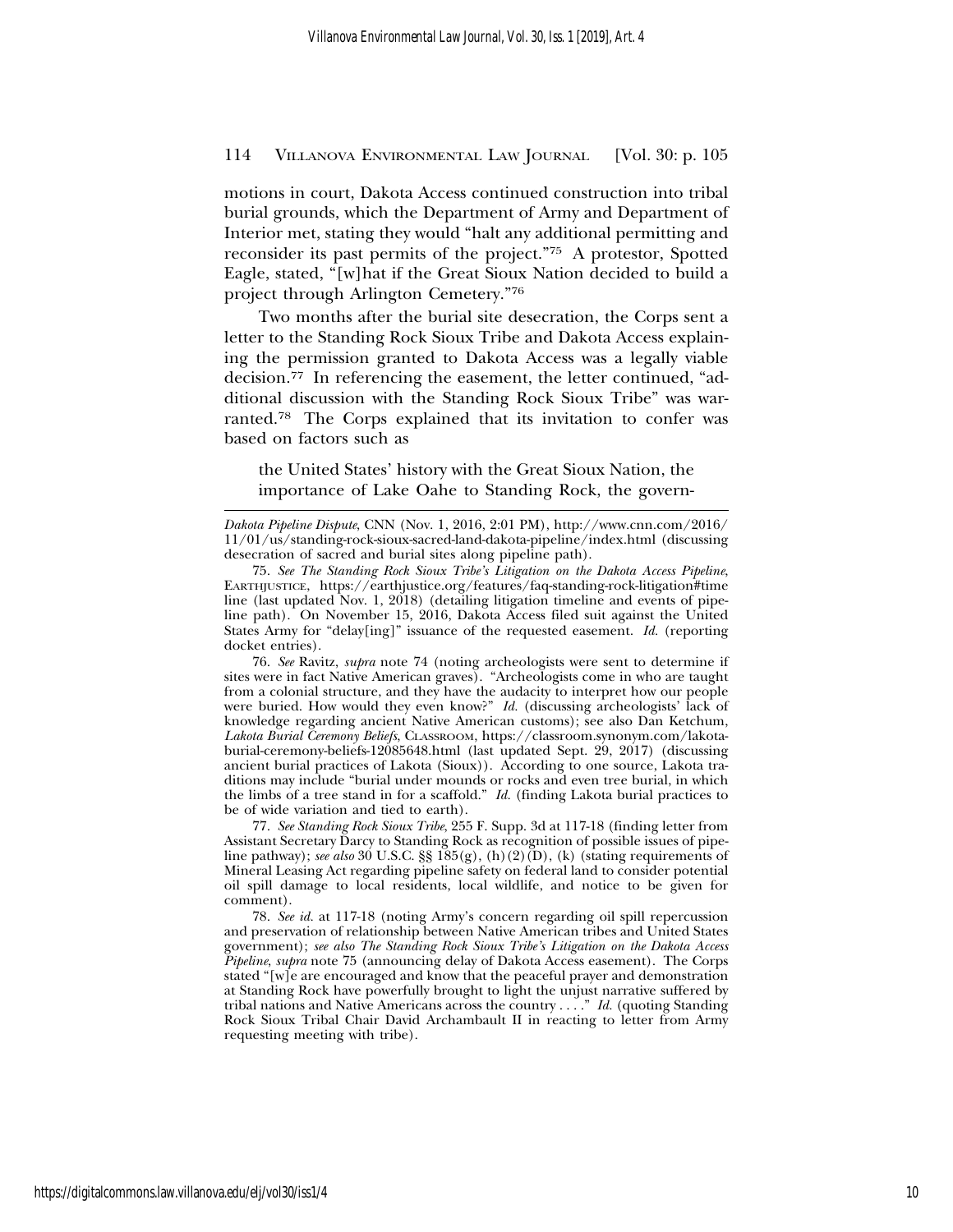ment-to-government relationship with Standing Rock, and the mandates of the Mineral Leasing Act regarding public safety and the interest of those who rely on fish, wildlife, and biotic resources in the general area of a requested right-of-way.79

The Corps proceeded to conduct additional environmental analysis involving discussion with the Standing Rock Sioux Tribe and the Department of Interior.80 The Tribe presented arguments involving potential harm to its traditional way of life, drinking water, and "gathering rights" under the Treaty.<sup>81</sup> The Department of Interior responded with concerns regarding potential environmental damage and impact "on tribal rights, lands, and resources, including the socio-economic impacts."82 The Department of Interior further argued its concerns should be considered "in light of the fact that the reservation is a permanent homeland for the Tribes, as well as other federal obligations towards the Tribes."83

As the Corps reviewed the statements of the Tribe and Department of Interior, tension between the tribal protestors and the Dakota Access workers intensified.84 On November 20, 2017, law enforcement officers attempted to subdue 400 protestors at the Dakota Access construction site.85 The government's attempts created a "clash" between tribal protestors and law enforcement, which resulted in 160 protestors injured, seventeen hospitalized, and one arrest.86 In response, the Standing Rock Sioux Tribe released a statement to the Obama Administration, imploring the administration to take action and protect tribal "sovereignty."87

82. *See Standing Rock Sioux Tribe*, 255 F. Supp. 3d at 119 (noting Department of Interior's concern for repercussion towards tribe if easement is granted).

83. *Id.* (discussing federal obligations to Tribe).

84. *See* Catherine Thorbecke, *Leader of the Standing Rock Sioux Tribe Calls on Obama to Halt Pipeline After Violent Clash*, ABC NEWS, (Nov. 21, 2016) http://abc news.go.com/US/leader-standing-rock-sioux-tribe-calls-obama-halt/story?id=43690 859 (discussing law enforcement actions against pipeline protestors).

85. *Id.* (noting protests were peaceful and government's reaction was violent).

86. *See id.* (noting injuries towards protestors).

87. *See id.* (discussing Standing Rock Sioux Tribe's statement to President Obama); *see also* Standing Rock Sioux Tribe, *Tribes Call on President Obama to Deny Easement, Investigate Pipeline Safety, and Protect Tribal Sovereignty*, FACEBOOK, (Nov. 21,

<sup>79.</sup> *See id.* at 117-18 (noting Corps' reasoning for requesting further discussion).

<sup>80.</sup> *Id.* 118-19 (recognizing Corps involvement of Tribe and Department of Interior).

<sup>81.</sup> *Id.* at 118 (noting Standing Rock Sioux Tribe's arguments were combined with those of another local tribe, Oglala Sioux Tribe); *see generally* Transcript of Treaty of Fort Laramie (1868), *supra* note 4 (discussing terms and history of Fort Laramie Treaty).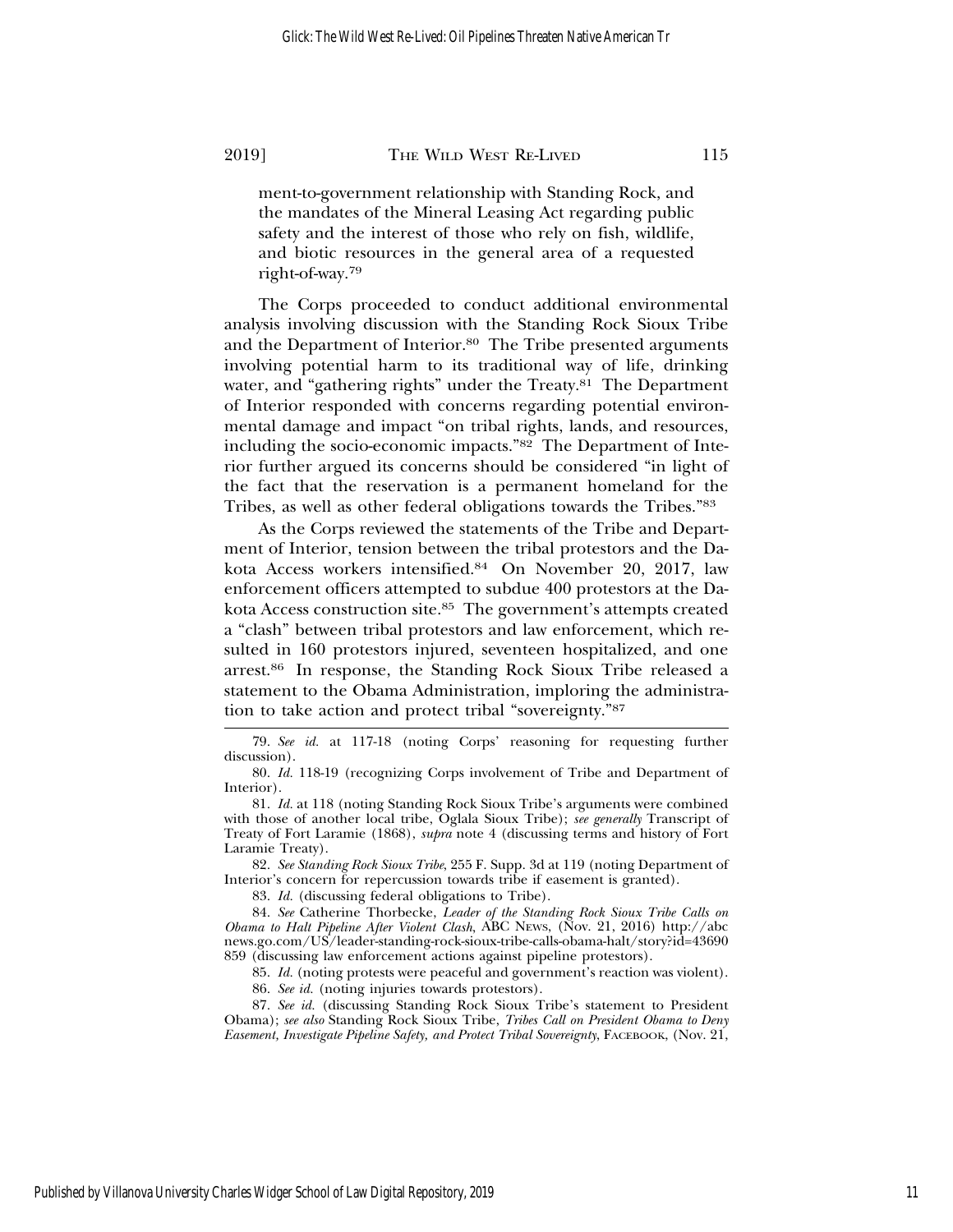On December 4, 2016 the Corps publicly stated it would not grant an easement to Dakota Access's plan to run the pipeline under Lake Oahe.<sup>88</sup> The Corps announced an Environmental Impact Statement (EIS) was needed to explore additional routes for the pipeline and further analyze the potential impact of the pipeline on the tribe.89 Assistant Secretary Darcy of the Corps directed a "robust consideration of reasonable alternatives . . . , together with analysis of potential spill risk and impacts, and treaty rights" after determining prevailing policies warranted rejection of the easement application.90 The Corps subsequently published the requirement of an EIS in the Federal Register regarding route alternatives.91 The Standing Rock Sioux Tribe issued a statement to the Obama Administration, thanking them for their efforts to stop the easement and to the Corps for considering their tribal rights and environmental impact.92

*Id.* (discussing violent actions against protestors).

88. *See* Joey Podlubny, *Victory for Standing Rock: DAPL Easement Not Granted*, EARTHJUSTICE (Dec. 4, 2016) https://earthjustice.org/news/press/2016/victoryfor-standing-rock-dapl-easement-not-granted (explaining denial of easement and request for alternative pipeline routes).

89. *See id.* (noting Corps' plan for EIS to explore alternative routes).

91. *See id.* (noting Corps published requirement for EIS in Federal Register); *see also* 82 Fed. Reg. 5,543 (Jan. 18, 2017) (stating Corps' plan to provide EIS).

92. *See* Podlubny, *supra* note 88 (quoting statement of thanks from Tribe). We wholeheartedly support the decision of the administration and commend with the utmost gratitude the courage it took on the part of President Obama, the Army Corps, the Department of Justice and the Department of Interior to take steps to correct the course of history and do the right thing.

We especially thank all of the other tribal nations and jurisdictions who stood in solidarity with us, and we stand ready to stand with you if and when your people are in need.

<sup>2016)</sup> https://www.facebook.com/402298239798452/photos/pcb.144239857912 1741/1442398362455096/?type=3&theater (reporting Chairman's statement on behalf of Tribe to Obama Administration).

We are deeply saddened that despite the millions of Americans and allies around the world who are standing with us at Standing Rock, a single corporate bully – backed by U.S. government taxpayer dollars through a militarized law enforcement – continue [s] to be sanctioned by aggressive, unlawful acts. President Obama, this cannot be your legacy.

<sup>90.</sup> Standing Rock Sioux Tribe v. United States Army Corps of Engineers, 255 F. Supp. 3d 101, 119 (D.D.C. 2017) (discussing Corps' decision to deny easement as "policy decision").

*Id.* (quoting Dave Archambault II's reaction to easement halt).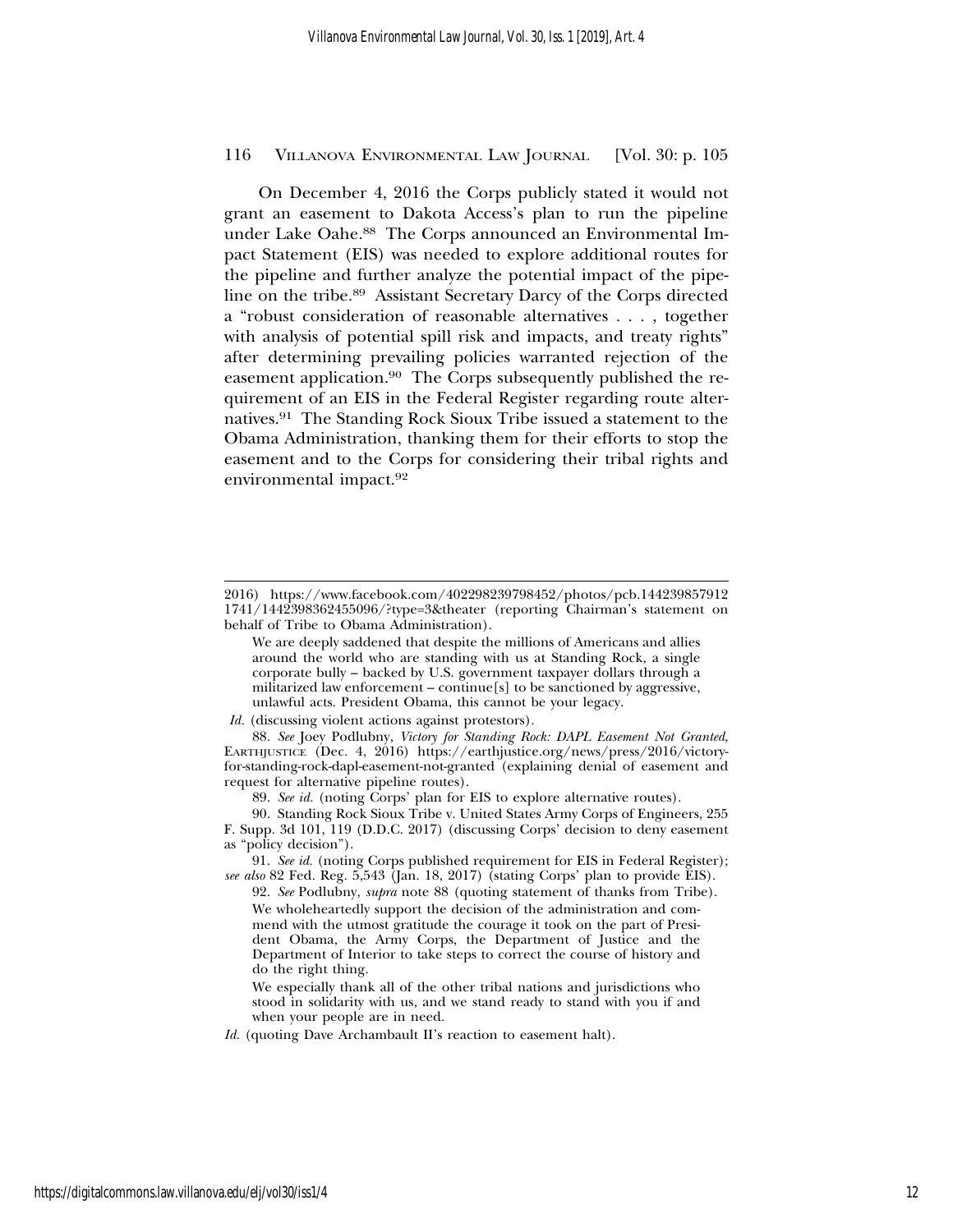# C. The Trump Administration Pushes for Change

January 20, 2017 brought a new administration to the White House.93 Within four days of President Trump taking office, the White House issued a presidential memorandum to the Corps.<sup>94</sup> The memorandum instructed the Corps to "review and approve in an expedited manner, to the extent permitted by law and as warranted, and with such conditions as are necessary or appropriate, requests for approvals to construct and operate the DAPL, including easements or rights-of-ways[.]"95

The Trump Administration proceeded to remove the former Interior Solicitor's formal opinion "outlining reasons the government should conduct further study before granting final approval" of the pipeline construction under Lake Oahe.96 The memorandum criticized the views of the Obama Administration regarding the pipeline easement.97 It also denounced the environmental assessment by the Corps as "suffer[ing] from fatal flaws, including inadequate consideration of tribal treaty rights and uneven treatment of the project's impacts on native and non-native populations."98 The memorandum also presented legal arguments against the easement crossing over federally protected reservation boundaries.<sup>99</sup> The memorandum noted the Corps declined to route the pipeline through Bismarck, North Dakota because the route was too close to a "municipality and several conservation easements and other sensitive lands" and failed to "apply the same close analysis to impacts from the Lake Oahe crossing[.]"100

As a result of Trump's presidential memorandum, the Corps "published in the Federal Register a notice of termination of its

<sup>93.</sup> *See Standing Rock Sioux Tribe*, 255 F. Supp. 3d at 119 (detailing events leading to shift in policy). Judge Boasberg wrote "[a]s we all know, elections have consequences, and the government's position on the easement shifted significantly once President Trump assumed office on January 20, 2017." *Id.*

<sup>94.</sup> *Id.* (noting President Trump's quick action in favor of easement).

<sup>95.</sup> *Id.* (quoting Memorandum to Corps).

<sup>96.</sup> *See* Ellen M. Gillmer, *Inside the Buried Memo that Could Decide Pipeline's Fate*, E&E NEWS, (Feb. 21, 2017) https://www.eenews.net/stories/1060050316 (discussing contents and implications of memo "suspended" by Trump Administration).

<sup>97.</sup> *Id.* (noting Obama Administration expressed support for memo).

<sup>98.</sup> *Id.* (discussing "fatal flaws" of Corps environmental assessment).

<sup>99.</sup> *Id.* (noting criticisms of pipeline path over reservation boundaries).

<sup>100.</sup> *Id.* (noting Corps turned down North Dakota alternative due close proximity to "sensitive lands"); *see also* Wes Enzinna, *"I Didn't Come Here to Lose": How a Movement Was Born at Standing Rock*, MOTHER JONES, (last visited Feb. 13, 2018) https://www.motherjones.com/politics/2016/12/dakota-access-pipeline-standingrock-oil-water-protest/ (noting Bismarck population was 92% white).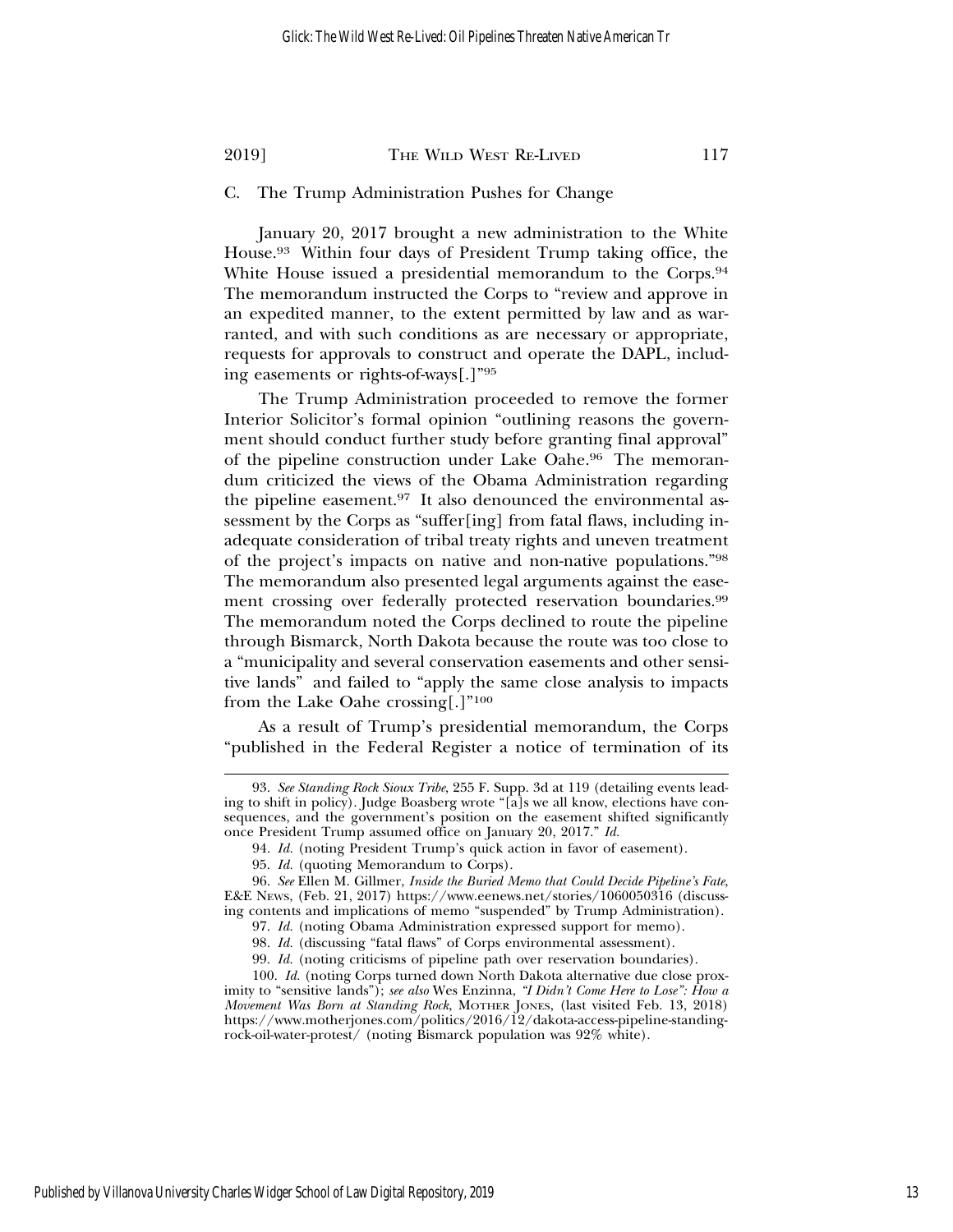intent to prepare an EIS" for alternative routes.<sup>101</sup> The Corps notified Congress of its plan to grant an easement to Dakota Access for construction under Lake Oahe.102 On February 8, 2017, the Corps issued the easement to Dakota Access to build the pipeline under Lake Oahe.103 The Trump Administration brought an abrupt halt to what the Standing Rock Sioux Tribe deemed "a historical day both for the Standing Rock Sioux Tribe and for indigenous people everywhere."104 The tribe felt their environmental concerns were overlooked and were not taken into consideration by the courts or the new administration.105

#### D. The Last Stand

The Standing Rock Sioux Tribe reacted to the easement by filing a motion for summary judgment requesting answers for pending legal matters concerning the pipeline construction.106 The Tribe raised multiple important issues.107 On June 14, 2017 the court specifically ruled on two outstanding issues, the results of which the Tribe perceived as "significant victor[ies]."<sup>108</sup>

#### *i. Tribal Treaty Rights to Fish and Hunt*

First, the Tribe accused the Corps of failing to comply with the National Environmental Policy Act (NEPA) in withdrawing the EIS.109 The Tribe asserted the Corps failed in their finding of little

104. *See* Podlubny, *supra* note 88 (quoting attorney for Standing Rock Sioux Tribe after Corps initially declined to grant easement to Dakota Access).

105. *Id.* (noting Tribe felt their concerns were disregarded).

106. *See* Kennedy, *supra* note 58 (discussing summary judgment filed by Standing Rock Sioux Tribe's legal representation, Earthjustice).

107. *See* Standing Rock Sioux Tribe v. United States Army Corps of Engineers, 255 F. Supp. 3d 101, 122-48 (D.D.C. 2017) (analyzing three major legal questions argued against pipeline construction).

108. *See* Kennedy, *supra* note 58 (finding court's decision to be "a major victory" for Standing Rock Sioux Tribe).

109. *See Standing Rock Sioux Tribe*, 255 F. Supp. 3d at 123 (noting Corps did not properly consider pipeline's effect on tribal land).

<sup>101.</sup> *See* Standing Rock Sioux Tribe v. United States Army Corps of Engineers, 255 F. Supp. 3d 101, 120 (D.D.C. 2017) (noting Corps' publication of intent in Federal Register to issue easement).

<sup>102.</sup> *Id.* (discussing Corps' notification of intent to issue easement).

<sup>103.</sup> *See* U.S. Army Corps of Engineers, Release No. 17-015, (Feb. 8, 2017) http://www.nwo.usace.army.mil/Media/News-Releases/Article/1077134/corpsgrants-easement-to-dakota-access-llc/ (discussing Corps' easement issuance to Dakota Access). "The granting of this easement follows the February 7th Secretary of the Army decision to terminate the Notice of Intent to Perform an Environmental Impact Statement and notification and notification to Congress of the Army's intent to grant an easement to Dakota Access for the Lake Oahe crossing." *Id.* (citing termination of prior EIS as reason to issue easement).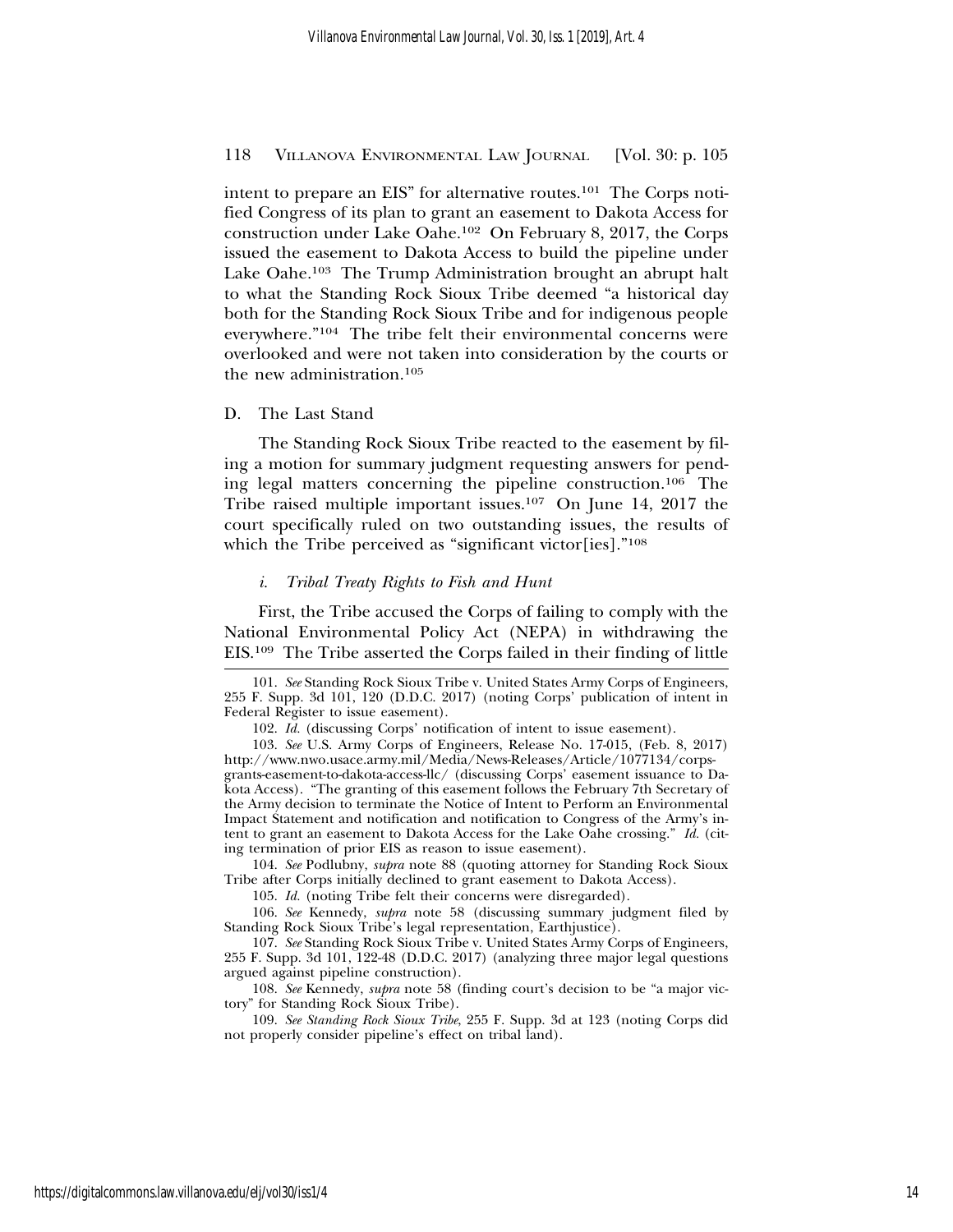to no environmental impact of the pipeline on treaty rights and reservation land.110 NEPA requires an agency to take a "hard look" at environmental actions and the effects they could potentially cause to an environment.111 These actions are to be considered by government agencies even if they are "related to other actions with individually insignificant but cumulatively significant impacts."112

Additionally, agencies are to consider "[u]nique characteristics of the geographic area such as proximity to historic or cultural resources" and if the action "may cause loss or destruction of significant . . . cultural[] or historical resources."113 The Tribe argued these terms were not met, and the Corps minimized and failed to properly address the effects of an oil spill on reservation land and on treaty rights.114 The Tribe also argued that an environmental action must be considered carefully when "[t]he degree to which the effects on the quality of the human environment are likely to be highly controversial."115

Upon consideration, the court held the Corps did take the required "hard look" at the effects of construction of the pipeline.<sup>116</sup> The court, however, held the Corps failed to properly consider the potential impact of an oil spill on treaty rights concerning hunting and fishing.117 Further, the Corps Environmental Assessment (EA) failed to consider the effects of an oil spill on "fish or game, the resources implicated by the Tribe's fishing and hunting rights."118

Native American treaty rights regarding fishing and hunting have long been a source of contention between Native Americans

<sup>110.</sup> *Id.* at 122 (discussing three arguments of Tribe).

<sup>111.</sup> *Id.* (explaining first allegation towards Corps regarding NEPA violation).

<sup>112.</sup> *See* 40 C.F.R. § 1508.27 (explaining meaning of "context" and "intensity" as used under NEPA).

<sup>113.</sup> *See* § 1508.27(b)(3), (8) (noting consideration should be given to "historical" or "cultural" characteristics of land and "historical resources").

<sup>114.</sup> *See Standing Rock Sioux Tribe*, 255 F. Supp. 3d at 125 ("It principally argue[d] that the agency did not properly assess the risk of a spill under Lake Oahe or sufficiently consider the environmental impacts on Treaty rights of the construction of the pipeline or of a spill.").

<sup>115.</sup> *See* 40 C.F.R. § 1508.27(b)(4) (stating "[t]he degree to which the effects on the quality of the human environment are likely to be highly controversial.")

<sup>116.</sup> *See Standing Rock Sioux Tribe*, 255 F. Supp. 3d at 133 (holding Corps properly evaluated impact of an oil spill on water but not "on hunting or aquatic resources").

<sup>117.</sup> *Id.* (holding Corps did not properly consider effects of oil spill on tribal treaty rights).

<sup>118.</sup> *Id.* at 134 (noting Corps' evaluation of tribal fishing and hunting rights "was inadequate").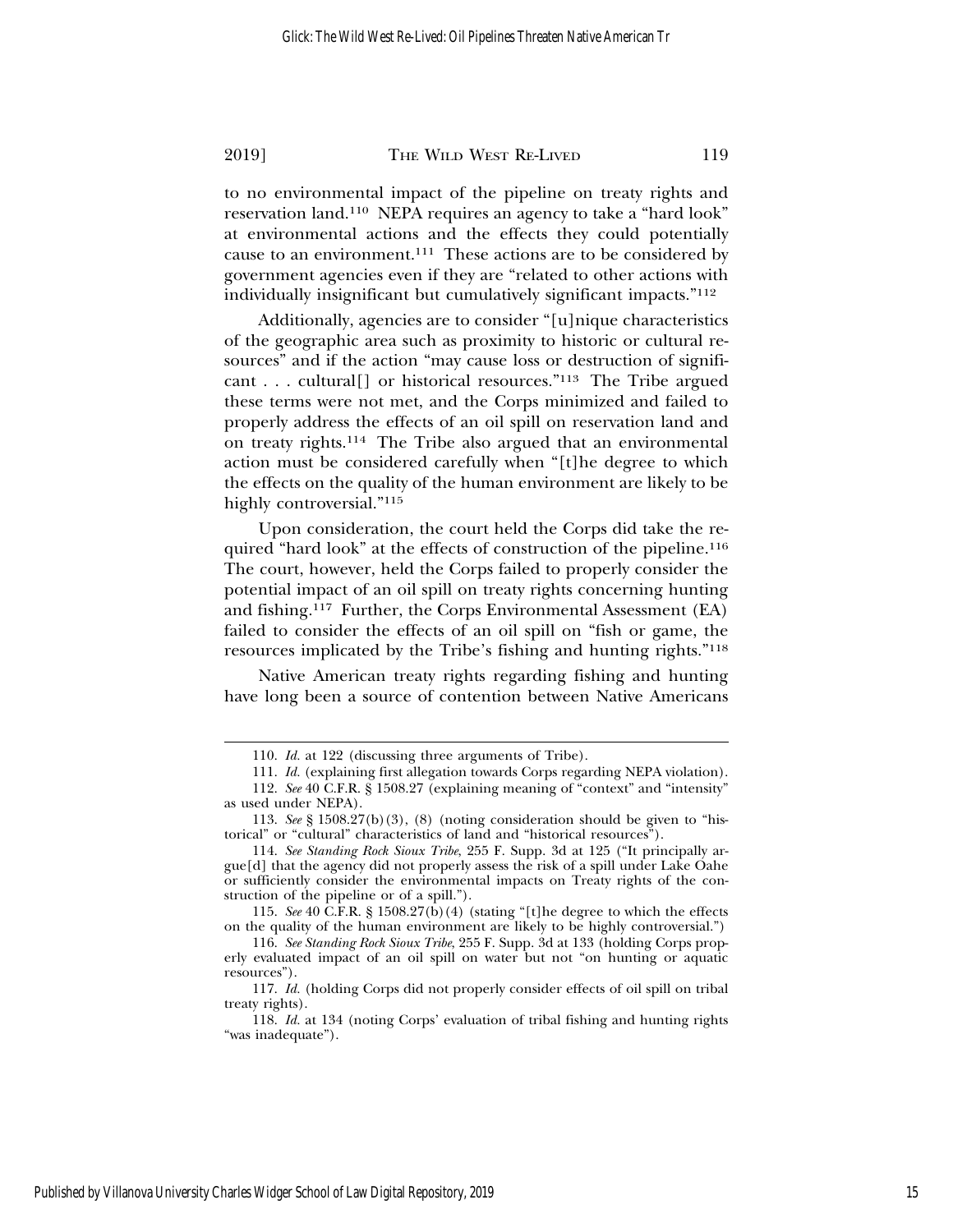and United States citizens.119 A Washington case, *United States v.* Taylor,<sup>120</sup> was one of the earliest cases to argue the validity of Native American fishing rights under a treaty.121 In this case, a Native American tribe challenged a local citizen who had purchased and fenced-in land previously belonging to the reservation.122 The fence prohibited the Native Americans from fishing on the land that was once protected under the treaty.123 The court held the terms of the treaty, dating back to 1855 between the local Tribe and the federal government, protected the rights of the Tribe to fish on the newly purchased land.124 The court stated the Tribe "had ceded to the United States most of their country" and, therefore, "certain other rights and privileges were by the Indians expressly reserved" including "the exclusive right of taking fish in all streams where running through or bordering said reservation[.]"<sup>125</sup>

In *United States v. Winans*, 126 local United States citizens were "obstructed" Yakima tribe members fishing in lakes both on and bordering their reservation.127 The complaint accused the Yakima population of violating local fishing laws.128 In *Winans*, the Supreme Court noted treaties made between the United States and individual tribes preserved ancient fishing and hunting traditions of the tribe, even if they violated local law.129 The Supreme Court held this right "was a part of larger rights possessed by Indians . . .

<sup>119.</sup> *See* Native American Rights – Hunting and Fishing Rights, http://law .jrank.org/pages/8750/Native-American-Rights-Hunting-Fishing-Rights.html (last visited Jan. 29, 2018) (discussing age old controversy surrounding protected treaty rights of Native Americans to fish and hunt).

<sup>120.</sup> United States v. Taylor, 3 Wash. Terr. 88 (Wash. 1887) (holding treaty rights preserved Native American rights to fish within and close to reservation boundaries).

<sup>121.</sup> *See id.* (discussing power to preserve rights of Native Americans through treaty dated June 9, 1855).

<sup>122.</sup> *Id.* at 90-1 (establishing local citizen's recently purchased land rights does not supersede treaty).

<sup>123.</sup> *Id.* (discussing Native Americans right to continue fishing on land previously held under reservation).

<sup>124.</sup> *Id.* at 90 (noting treaty between United States and Native American tribe "constitutes as part of the supreme law of the land").

<sup>125.</sup> *See Taylor*, 3 Wash. Terr. at 89 (noting Native Americans reserved right to fish within and around reservation border).

<sup>126. 198</sup> U.S. 371 (1905).

<sup>127.</sup> *See id.* at 377 (holding Native American's have special hunting and fishing rights to preserve tradition both on and close to federally designated reservations).

<sup>128.</sup> *Id.* (discussing lack of cooperation and failure to adhere to state fishing law).

<sup>129.</sup> *Id.* (stating terms of 1859 treaty between Yakima Native Americans and federal government).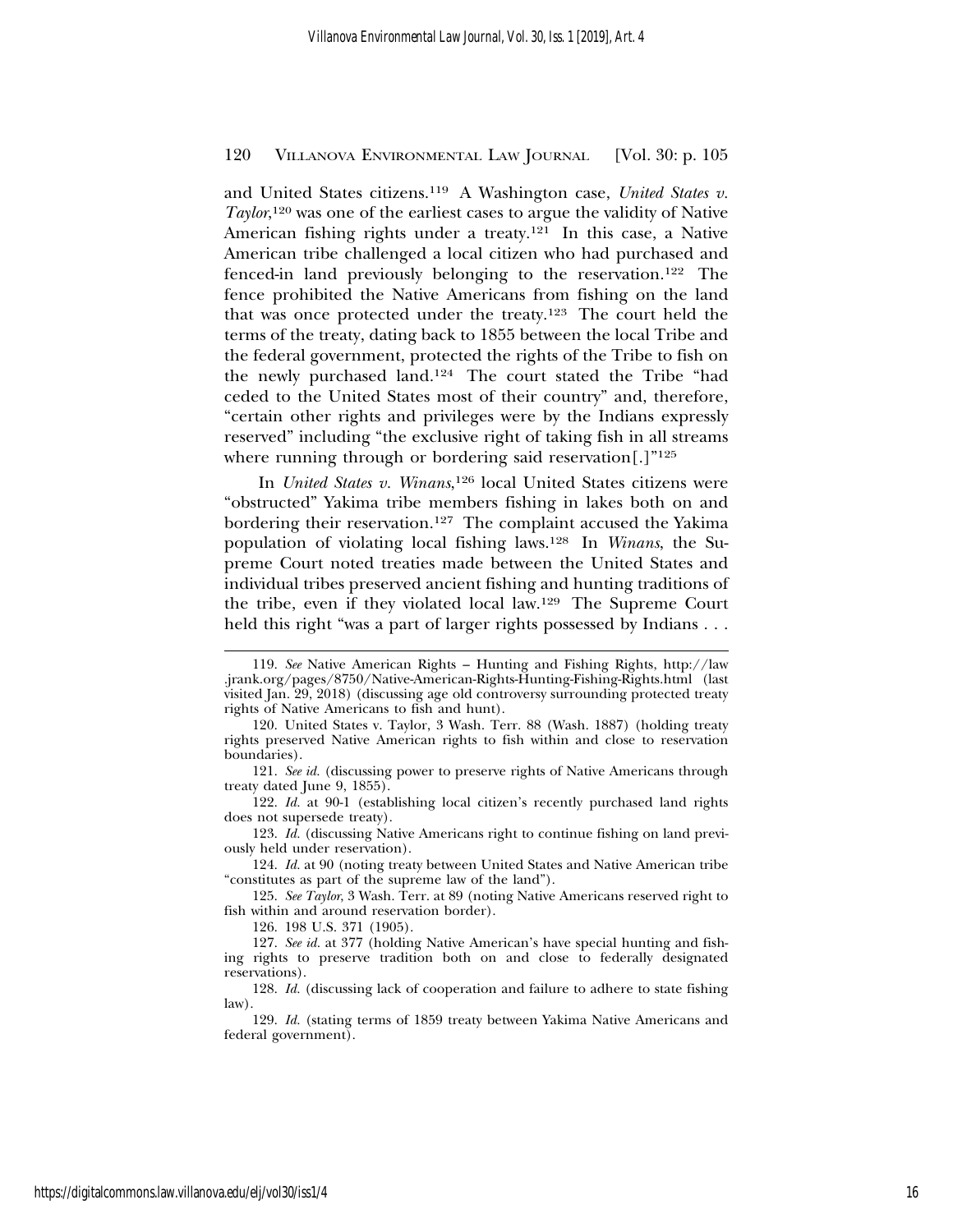and which were not much less necessary to the existence of the Indians than the atmosphere they breathed."130 This holding established the "reserved right" of Native Americans both on and close to the borders of tribal land.131 The doctrine established this right "imposed a servitude" on Native American land even if a treaty did not explicitly state such "reserved rights[.]"132

This particular issue of imposing a servitude was argued by the Chippewa Tribe most recently in the 1999 case, *Minnesota v. Mille Lacs Band of Chippewa Indians*. 133 In this case, the Supreme Court held an executive order to remove Chippewa Indians from an area of their reservation did not absolve their right to continue fishing or hunting under the Treaty of 1837 in that area.134 *Mille Lacs Band of Chippewa Indians* is most similar to the Standing Rock Sioux Tribe's action in that the Standing Rock Sioux Tribe had been removed from the area on their reservation, which now contains Lake Oahe.135 As precedent holds, the right to continue hunting and fishing under the terms of the Treaty remain protected both on the active reservation and on parts of the reservation from which the tribes had been removed.136 Article XI of the Treaty of Fort Laramie reads "the tribes who are parties to this agreement . . . reserve the right to hunt on any lands north of North Platte, and on the Republican Fork of the Smoky Hill River[.]"137

<sup>130.</sup> *Id.* at 381 (noting treaty terms regarding fishing rights as intent to uphold and "secure a remnant of the great rights they possessed"); *see generally* United States v. Washington, 157 F.3d 630 (discussing Stevens Treaty with Native American tribe in challenged shellfish rights).

<sup>131.</sup> *See United States v. Winans*, 198 U.S. at 381 (establishing "reserved right" for Native Americans under federal treaties).

<sup>132.</sup> *Id.* (holding treaty rights include rights of Native Americans to fish on or close to reservation lands even if not explicitly stated in treaty); *see also* Native American Rights – Hunting and Fishing Rights, *supra* note 120 (explaining "reserved-rights doctrine").

<sup>133. 526</sup> U.S. 172, 175 (1999) (discussing treaty rights under Executive Order for removal and holding Executive Order to relocate Native Americans from reservation does not supersede treaty rights).

<sup>134.</sup> *Id.* at 174 (holding Treaty of 1837 as valid).

<sup>135.</sup> *See* Scott Russell, *Oahe Dam: Standing Rock's Earlier Experience with Environmental Racism; and more DAPL Updates*, HEALING MINNESOTA STORIES (Nov. 26, 2016) https://healingmnstories.wordpress.com/2016/11/26/oahe-dam-standing-rocksearlier-experience-with-environmental-racism-and-more-dapl-updates/ (noting government taking of reservation land "displaced populations in the Dakotas, who are still seeking compensation for the loss of the towns submerged under Lake Oahe, and the loss of their traditional ways of life.").

<sup>136.</sup> *See id.* (noting continuing treaty rights of displaced Native Americans to hunt and fish).

<sup>137.</sup> *See* NAT'L ARCHIVES & RECS. ADMIN., *supra* note 4 (noting Article XI preserved hunting rights of Lakota (Sioux)).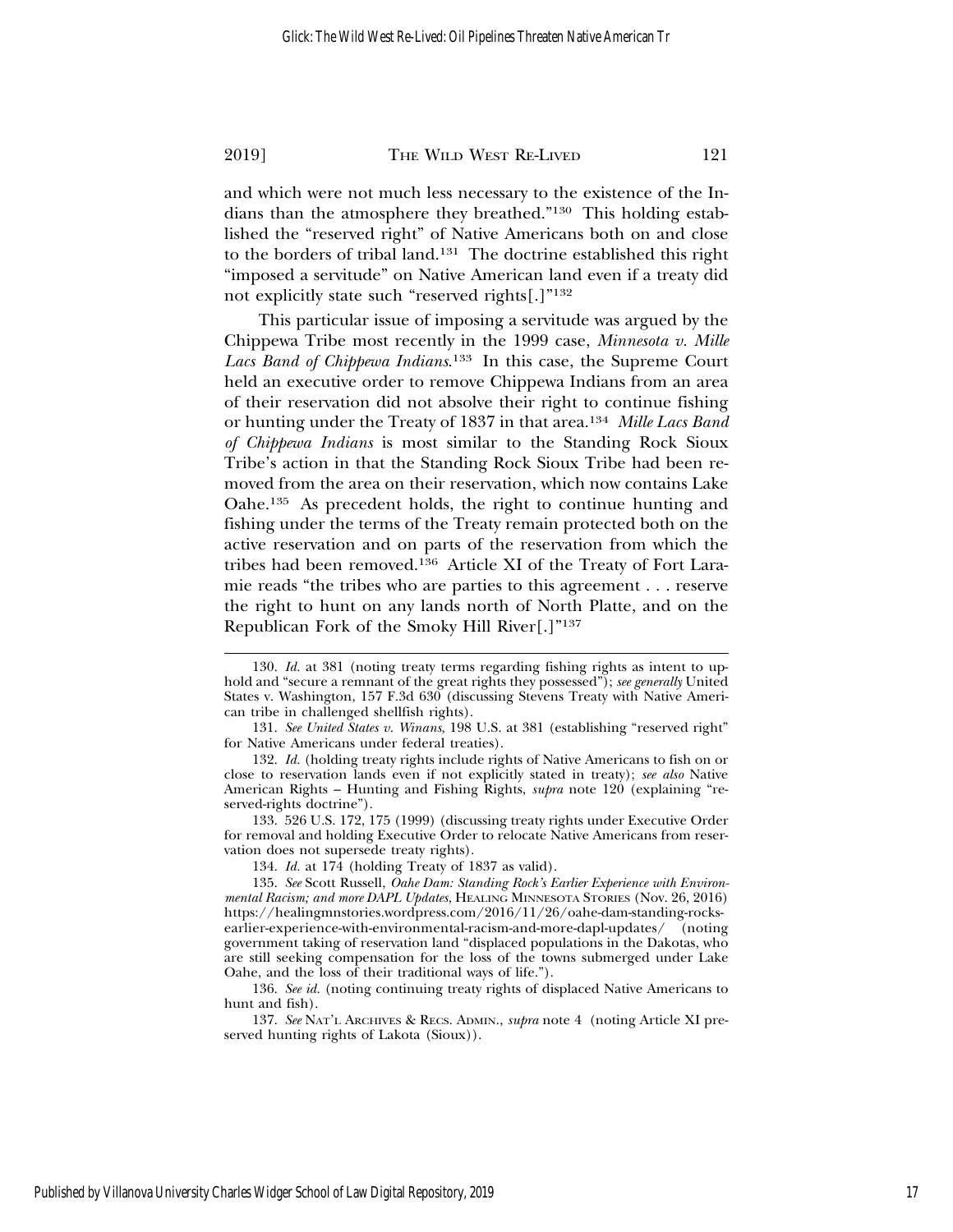The court in *Standing Rock Sioux Tribe v. United States Army Corps of Engineers*138 held the historical protections of Tribal rights to fish and hunt under Treaties were overlooked by the Corps in creating its EA.139 The court referenced statements by the Director of Standing Rock's Department of Game, Fish, and Wildlife in his efforts to bring the Corps' attention to the potential impacts of an oil spill on the Tribe's fishing rights.<sup>140</sup> The court noted the Corps failed to consider these concerns and the impact of an oil spill on the protected rights to fish and hunt both within and directly outside of the reservation boundaries.141

#### *ii. Environmental Justice Implications*

The second victory for the Tribe resulted in the court's affirmation "that the Corps did not properly consider the environmental-justice implications of the project[.]" $142$  The EPA offered a definition of "Environmental Justice" as:

The fair treatment and meaningful involvement of all people regardless of race, color, national origin, or income, with respect to development, implementation, and enforcement of environmental laws, regulations, and policies. Fair treatment means that no groups of people, including racial, ethnic, or socioeconomic groups, should bear a disproportionate share of negative environmental consequences resulting from industrial, municipal, and commercial operations or the execution of federal, state, local, and tribal programs and policies.<sup>143</sup>

140. *Id.* (noting Corps disregarded Director's concerns).

141. *Id.* (discussing negative effects of oil spill on Treaty rights as overlooked by Corps).

<sup>138.</sup> Standing Rock Sioux Tribe v. United States Army Corps of Engineers, 255 F. Supp. 3d 101, 112 (2017) (holding Corps did not properly consider environmental implications of pipeline on reservation).

<sup>139.</sup> *Id.* at 134 (holding Corps' EA as "inadequate" because it held no "acknowledgment of or attention to the impact of an oil spill on Tribe's fishing and hunting rights"). "He also spelled out the ways in which an oil spill could seriously affect game along the Oahe shoreline, including by poisoning animals that ingest, inhale, or are otherwise externally exposed to oil and preventing those birds and mammals whose feather or fur are coated in oil from maintaining their body temperatures." *Id.* (quoting Declaration of Jeff Kelly, Nov. 28, 2016) (noting Director's concerns overlooked by Corps).

<sup>142.</sup> *Id.* at 140 (describing Corps' "environmental-justice analysis" to be "arbitrary and capricious").

<sup>143.</sup> *See* U.S. ENVTL. PROT. AGENCY: FINAL GUIDANCE FOR INCORPORATING ENVI-RONMENTAL JUSTICE CONCERNS IN EPA'S NEPA COMPLIANCE ANALYSIS 7-8 (1998) https://www.epa.gov/sites/production/files/2014-08/documents/ej\_guidance\_ nepa\_epa0498.pdf (discussing timeline and purpose of Environmental Justice).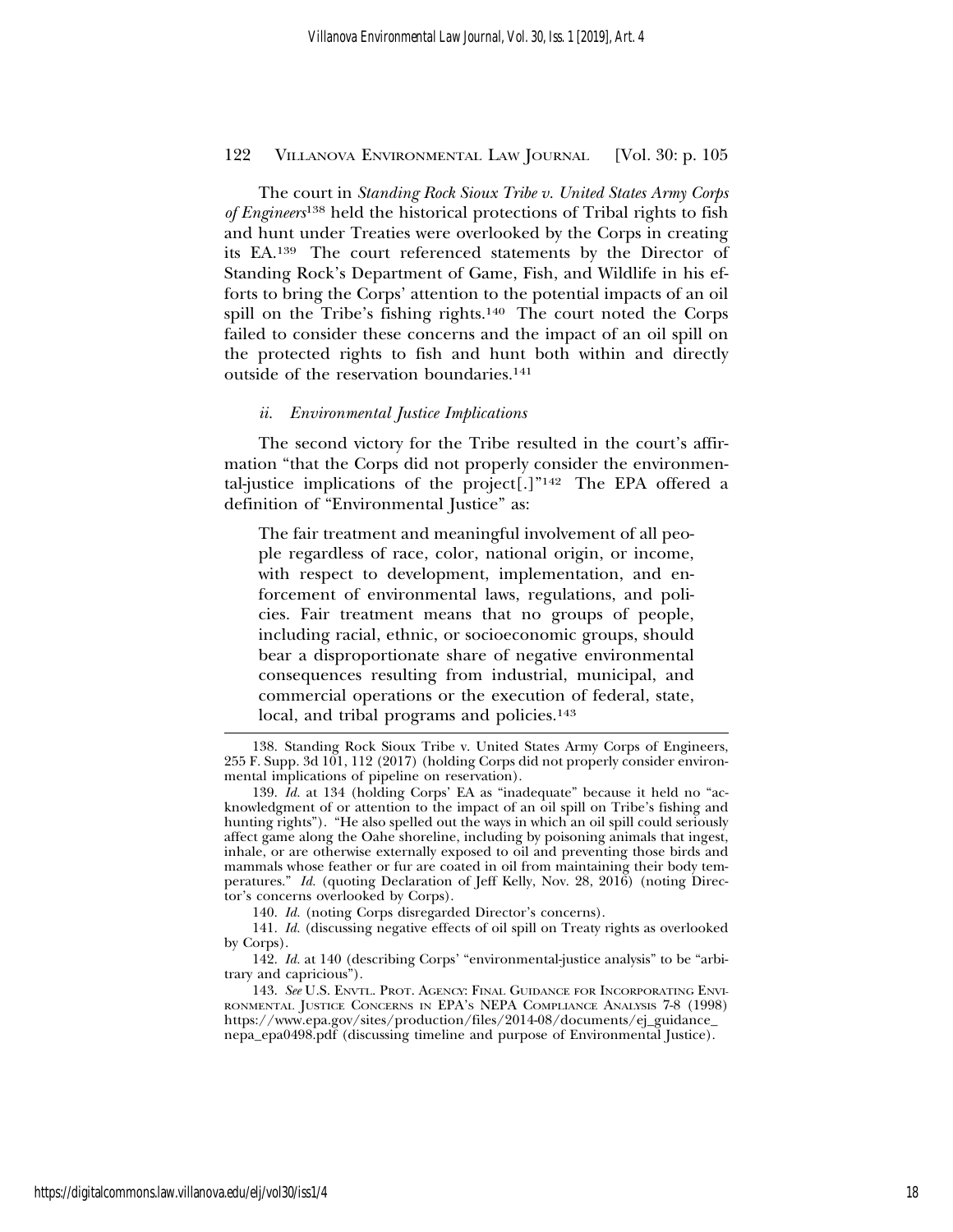Environment Justice began as a movement promoted by the EPA in the late 1960's.144 The movement was initiated because of a disparity in the environmental preservation of minority communities and land in the United States.145 Environmental Justice is widely recognized by activists as battling "environmental racism" and has gained notoriety through advocates of certain minority groups.146 A 1982 incident involving the United States government dumping toxic waste in a predominantly black community brought national attention and took the movement to Washington, D.C. and into the office of the Bush Sr. administration.147 Multiple minority groups championed the cause.148

Among the minority supporters were Cherokee tribal chair Wilma Mankiller and other spokespersons for Native American tribal rights in the United States.<sup>149</sup> The EPA noted "whether by conscious design or institutional neglect, communities of color on . . . economically impoverished Native American reservations face some of the worst environmental devastation in the nation."150 The EPA's intent in promoting Environmental Justice was to "address the inequity of environmental protection" in these communities by government agencies.151

In 1994, President Bill Clinton recognized the need to implement environmental justice into agency actions and, as a result, issued Executive Order 12,988.152 President Clinton issued the

148. *Id.* (noting minority groups leading movement "primarily" included "African-Americans, Latinos, Asians and Pacific Islanders and Native Americans").

149. *Id.* (describing Native American groups as one of pioneers for Environmental Justice Movement).

150. *See Environmental Justice*, *supra* note 145 (quoting Professor Robert Bullard's statement regarding impoverished, minority communities' disparate environmental treatment).

<sup>144.</sup> *Id.* (quoting EPA's definition of "environmental justice").

<sup>145.</sup> *See Environmental Justice*, U.S. ENVTL. PROT. AGENCY, https://www.epa .gov/environmentaljustice (last visited Dec. 18, 2018) (discussing beginning of Environmental Justice Movement).

<sup>146.</sup> *See* Renee Skelton & Vernice Miller, *The Environmental Justice Movement*, NAT. RESOURCES DEF. COUNCIL,(Mar. 17, 2016) https://www.nrdc.org/stories/environmental-justice-movement (noting incident in Warren County, North Carolina drew government's attention after trucks dumped toxic waste in black community).

<sup>147.</sup> *Id.* (referencing Warren County residents' complaints regarding toxic waste).

<sup>151.</sup> *See id.* (discussing intent and timeline of Environmental Justice Movement).

<sup>152.</sup> *See* Exec. Order No. 12,898, *Federal Actions to Address Environmental Justice in Minority Populations and Low-Income Populations*, 59 Fed. Reg. 7629 (Feb. 11, 1994) (discussing implementation strategies for government agencies in considering environmental impact of agency actions on low income communities); *see also*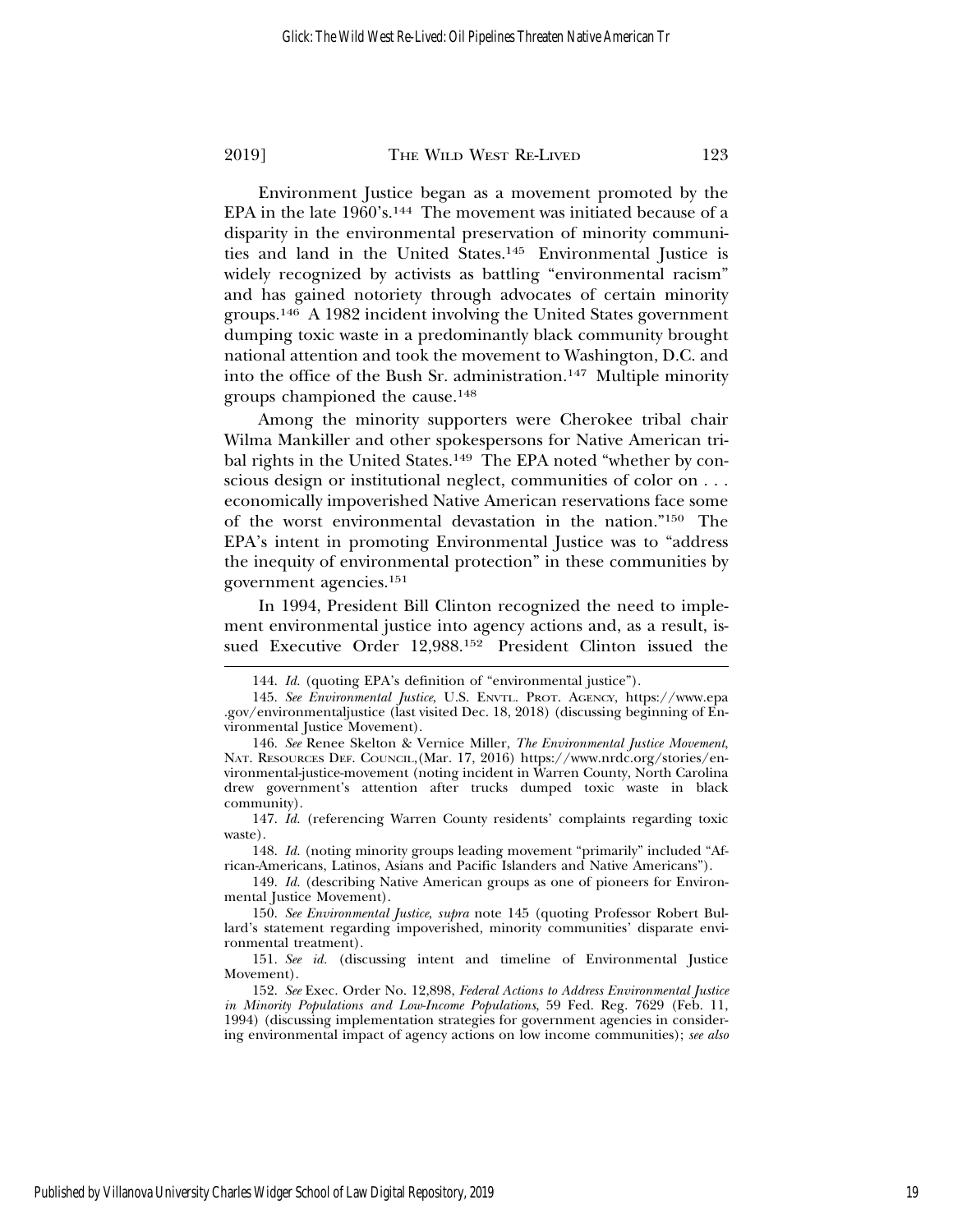Executive Order to bring federal attention to the impact of government actions involving low income and minority communities.<sup>153</sup> The Order stipulates "each Federal agency shall make achieving environmental justice part of its mission by identifying and addressing . . . adverse human health or environmental effects of its programs, policies, and activities[.]"154 Section 6-06 of the Order specifically noted environmental justice procedures applied "equally" to Native Americans.155

The Council on Environmental Quality (CEQ) created guidelines for federal agencies in an effort to incorporate the Executive Order.156 The purpose of the guidelines was to emphasize environmental justice concerns and to direct agencies to adopt measures ensuring such concerns "are effectively identified and addressed."157 The guidelines require government agencies to "consider the composition of the affected area, to determine whether . . . Indian tribes are present in the area affected by the proposed action[.]"158 The CEQ continues by stating if Indian tribes are located within the proximity of proposed government action, the government agency must consider "adverse" effects on the health and environment of the tribe.159 The guidance particularly noted "that the impacts within . . . Indian tribes may be different from impacts on the general population due to a community's distinct cultural practices."160 If agency action could affect Native American environments, the CEQ requires the agency to review "pertinent treaty,

155. *See id.* at § 6-606 (noting Executive Order required initiatives to coordinate and consult with leaders of federally-recognized tribes).

156. *See* COUNCIL ON ENVTL. QUALITY, *Environmental Justice Guidance Under the National Environmental Policy Act*, 3 (1997) https://www.epa.gov/sites/production/ files/2015-02/documents/ej\_guidance\_nepa\_ceq1297.pdf (noting Executive Order 12,898 influence on CEQ policy).

157. *Id.* at 1 (setting forth purpose in parallel with Executive Order).

158. *See id.* at 9 (discussing agency responsibility to consider human populations within areas subject to agency action).

159. *See id.* (instructing agencies to analyze possible health and environmental impacts of their actions).

160. *See id.* at 14 (noting Native American communities may experience varying environmental effects due to their culture).

*Summary of Executive Order 12,898 – Federal Actions to Address Environmental Justice in Minority Populations and Low-Income Populations*, U.S. ENVTL. PROT. AGENCY, https:// www.epa.gov/laws-regulations/summary-executive-order-12898-federal-actions-add ress-environmental-justice (last visited Jan. 30, 2018) (evaluating purpose of Executive Order 12,898).

<sup>153.</sup> *See Summary of Executive Order 12,898*, *supra* note 152 (discussing purpose of Executive Order 12,898).

<sup>154.</sup> *See* Exec. Order No. 12,898, 59 C.F.R. 7629 § 1-101 (1994) (specifying each federal agency must implement measures to effectuate environmental justice).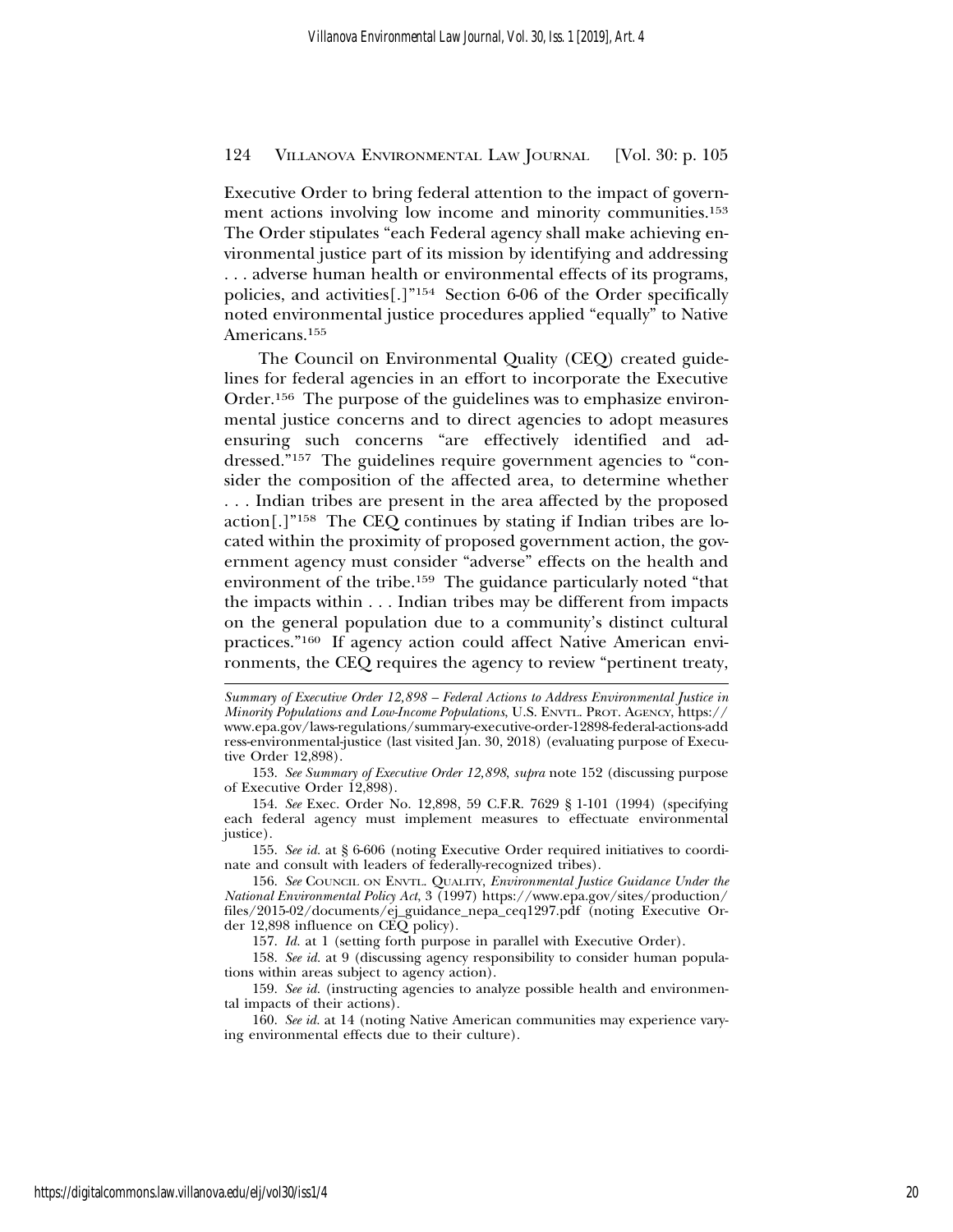statutory, or executive orders" regarding the Tribe's community and reservation.161

In July 2014, the EPA issued the Policy on Environmental Justice for Working with Federally Recognized Tribes and Indigenous People.162 This policy serves as a summation of the Executive Order and previous EPA policies involving environmental justice, with a focus on Native Americans.163 The EPA's goal for this policy is "to be responsive to the environmental justice concerns of federally recognized tribes" regarding agency actions on and around their environments.164

In evaluating Executive Order 12,898 and the policies involving environmental justice of Native American lands, the court in *Standing Rock* found the Corps' EA to be insufficient.165 The court recognized the EA discussed possible drinking water contamination and that the reservation held a minority population.166 The court ultimately held the Corps should have offered "more than a barebones conclusion" regarding the possible effects of an oil spill from the pipeline.167 As an example, the court mentioned "[t]he EA is silent, for instance, on the distinct cultural practices of the Tribe and the social and economic factors that might amplify its experience of the environmental effects of an oil spill."168

The court in *Standing Rock* concluded the Corps should conduct further environmental analysis, as their EA fell short in considering tribal rights and environmental justice.169 The court held the Corps did not properly analyze the impact of an oil spill from Da-

164. *See id.* at 2 (discussing "principles" of EPA policy).

<sup>161.</sup> *See id.* (requiring agencies to "consider" treaties, statutes, and executive orders for particular tribes affected by agency action).

<sup>162.</sup> *See* U.S. ENVTL. PROT. AGENCY, *EPA Policy on Environmental Justice for Working with Federally Recognized Tribes and Indigenous People*, (July 24, 2014), https://www .epa.gov/sites/production/files/2017-10/documents/ej-indigenous-policy.pdf (outlining policy for working with indigenous people affected by government agency actions).

<sup>163.</sup> *See id.* at 1 (noting Executive Order 12,898 and EPA policy helped shape current policy).

<sup>165.</sup> *See* Standing Rock Sioux Tribe v. United States Army Corps of Engineers, 255 F. Supp. 3d 101, 136-141 (D.D.C. 2017) (discussing various policies and Executive Order 12,898 that should have been applied by Corps in analyzing environmental effects of oil spill on Standing Rock Sioux reservation).

<sup>166.</sup> *See id.* at 140 (noting Corps only analyzed drinking water contamination and minority make up of tribe).

<sup>167.</sup> *See id.* (holding Corps did not offer enough evidence of applying environmental justice considerations to pipeline effects).

<sup>168.</sup> *See id.* (holding Corps should have considered culture of Standing Rock Sioux in analyzing effect of oil spill).

<sup>169.</sup> *See id.* at 132-44 (discussing holding regarding tribal rights protected under treaty and environmental justice policies).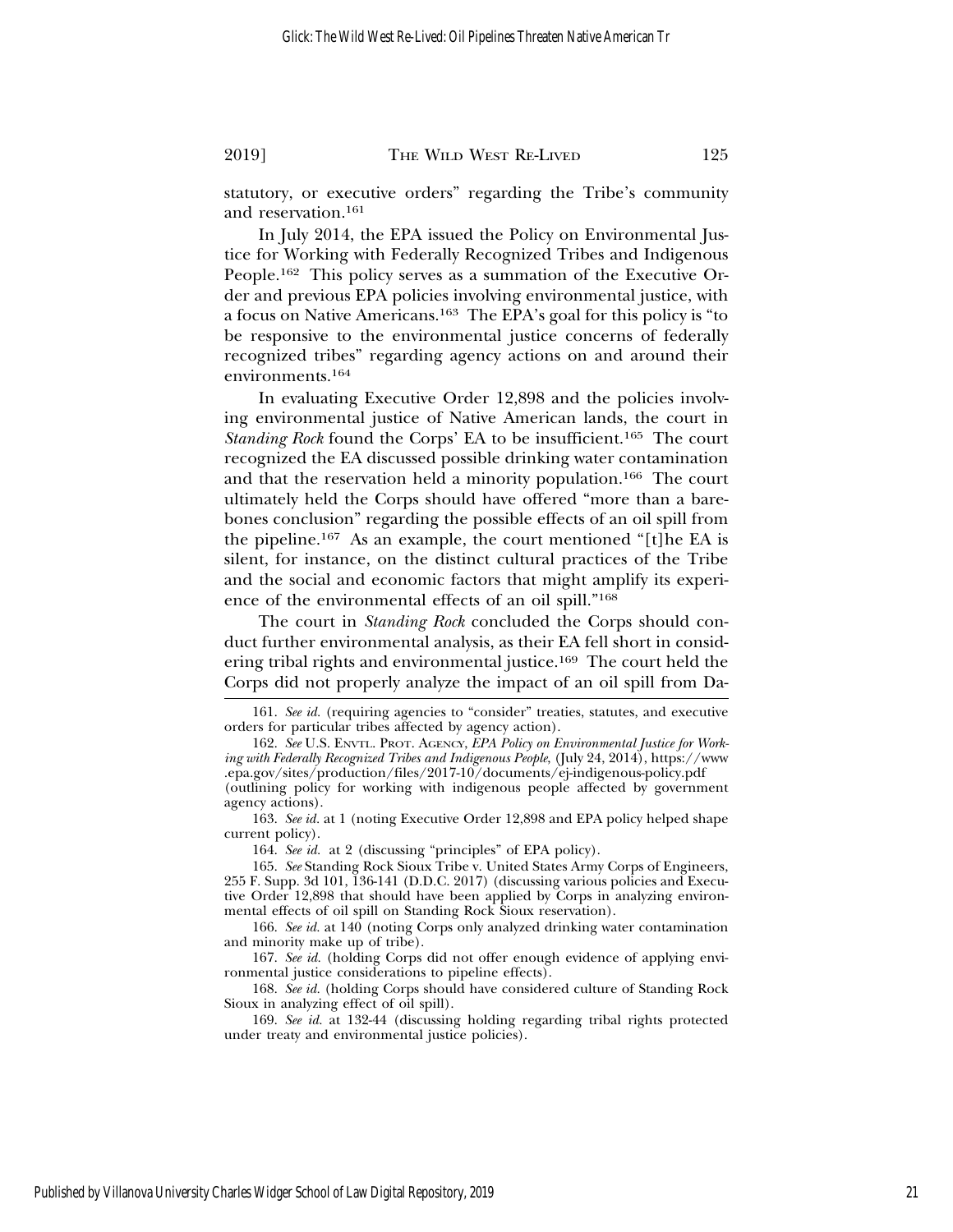kota Access pipeline onto the Standing Rock Sioux Tribe reservation, surrounding environment, and cultural practices.170 The Standing Rock Sioux Tribe argued remand with "[v]acatur [was] the appropriate remedy" for the court to find.171 The court decided, however, not to vacate the permit and easement for Dakota Access as there remained the possibility that the Corps could uphold their decision on remand.172 This decision allowed Dakota Access to continue drilling for oil during the review process and was described as "deeply disappointing" by the Standing Rock Sioux Tribe's chairman.173

The court allowed construction of the pipeline to continue under the lake and through lands which were protected by the Fort Laramie Treaty, putting the tribal community, rights, and traditions at risk.174 The Standing Rock Sioux Tribe's attorney reacted by noting a "pattern of putting all the risk and harm on tribes and letting outsiders reap the benefit" is littered throughout our nation's history.175 He argued there is a pattern throughout our nation's history of disregarding Native Americans' rights in an effort to further capitalistic gain of private companies and white individuals.176

# IV. IMPACT

## A. Trump Administration

In the wake of the *Standing Rock Tribe* decision, the Trump administration continued its quest for pipeline gold.177 In December

173. *See* Phil McKenna, *Judge Deals Blow to Tribes in Dakota Access Pipeline Ruling*, INSIDECLIMATE NEWS (Oct. 11, 2017) https://insideclimatenews.org/news/1110 2017/dakota-access-pipeline-oil-ruling-standing-rock-environmental-review (noting Standing Rock Sioux chairman Mike Faith's disappointment in court's failure to vacate permit). "This pipeline represents a threat to the livelihoods and health of our Nation every day that it is operational . . . . It only makes sense to shut down the pipeline while the Army Corps addresses the risks that this court found it did not adequately study." *Id.* (quoting chairman's concerns and reasoning in favor of vacatur).

174. *See id.* (discussing concerns over ongoing pipeline construction as Corps reviews issues as the court directed).

<sup>170.</sup> *See Standing Rock Sioux Tribe*, 255 F. Supp. 3d at 147 (concluding court's opinion on where Corps EA fell short).

<sup>171.</sup> *See id.* (noting Standing Rock Sioux Tribe argued appropriate remedy was to remand and vacate permit and easement).

<sup>172.</sup> *See id.* (holding Corps would be able to validate permit and easement issuance with further investigation into EA).

<sup>175.</sup> *See id.* (acknowledging "[t]he historic pattern is continuing here.").

<sup>176.</sup> *See id.* (noting "pattern" of disregarding Native Americans to benefit "outsiders").

<sup>177.</sup> *See* Jonathan Rosenblum, *Exposed: Chevron's Secretive Drilling Site in the Arctic National Wildlife Refuge*, ECOWATCH (Jan. 11, 2018) https://www.ecowatch.com/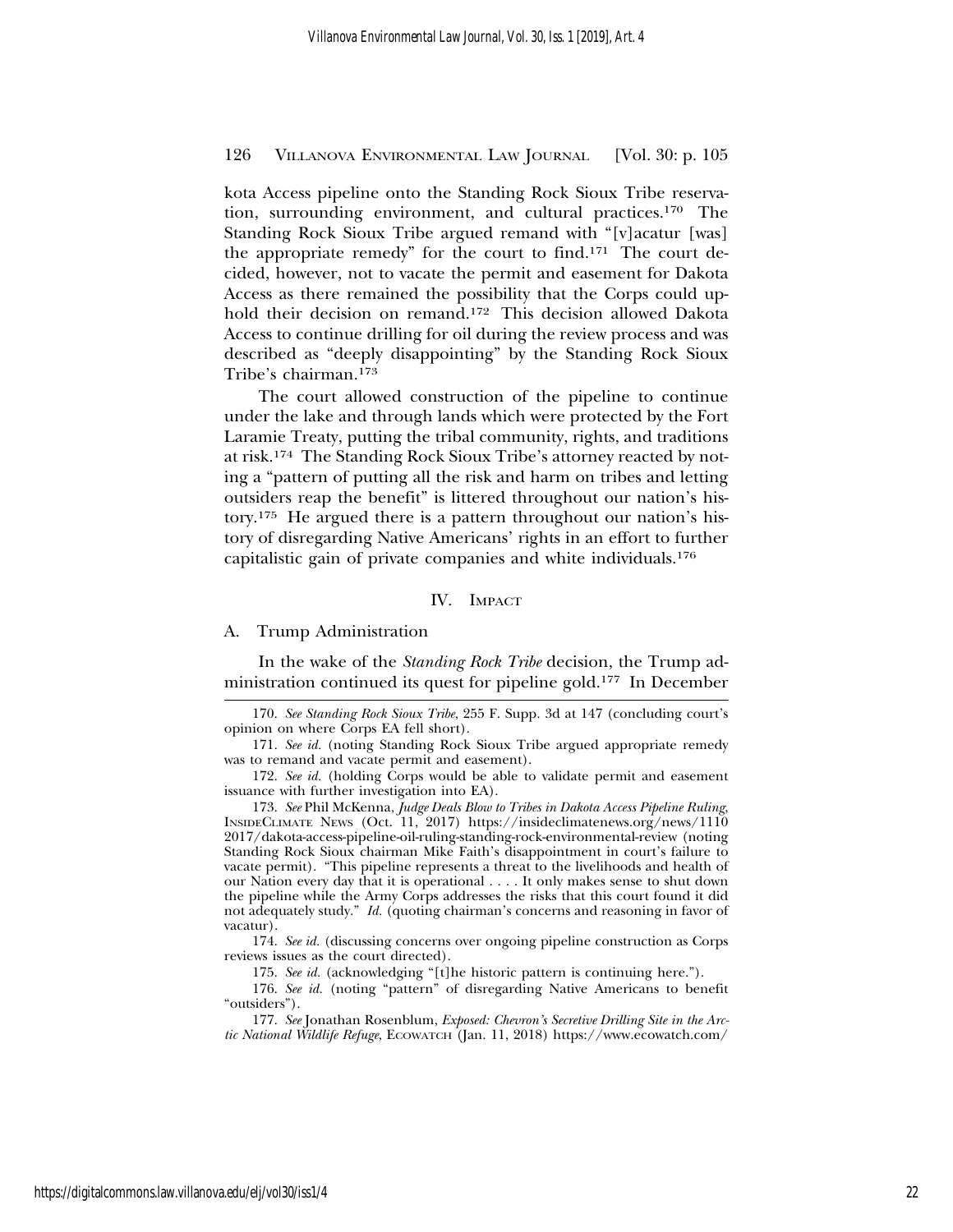2017, a new tax bill included "a provision opening up the Arctic National Wildlife Refuge to Commercial Oil drilling."178 This provision would expose wildlife and untouched lands, enjoyed by tourists and the local Inupiat tribe, to the risks and destruction of oil drilling and pipeline spills.<sup>179</sup> A survey conducted by Yale University indicated that seventy percent of American voters "opposed" drilling in the refuge.<sup>180</sup> Further, the survey held only eighteen percent of republicans "strongly support[ed]" the provision, yet the provision was written into the tax bill.181

The Trump Administration also played a role in suits against environmental activists, both individuals and large organizations.182 The company developing the Dakota Access Pipeline filed suit against Greenpeace, the Red Warrior Camp, and "other environmental activists who helped organize the protest[]" at Standing Rock.183 The plaintiff alleged acts "of eco-terrorism, racketeering and other crimes" and brought charges generally reserved for members of criminal organizations, such as the members of the mafia.184 Michael Gerrard, an environmental law professor, noted this lawsuit was "one of the most aggressive lawsuits against an environmental group" that he ever witnessed.185 Greenpeace noted the actions were an attempt to silence pipeline protests and labeled the action a "strategic lawsuit against public participation" to discourage future protests.186

arctic-national-wildlife-refuge-drilling-2524505765.html (discussing Trump Administration's allowance of commercial drilling in Alaskan Wildlife Refuge).

<sup>178.</sup> *Id.* (explaining "provision" of tax bill allowed commercial drilling in refuge).

<sup>179.</sup> *Id.* (noting "native Inupiat" as local tribe of refuge).

<sup>180.</sup> *See* Anthony Leiserowitz, et al., *Americans Opposing Drilling in Arctic National Wildlife Refuge*, YALE PROGRAM ON CLIMATE COMM. (Dec. 4, 2007), http://cli matecommunication.yale.edu/publications/americans-oppose-drilling-arctic-na tional-wildlife-refuge/ (establishing statistics of voter supporting for drilling in refuge).

<sup>181.</sup> *Id.* (noting small percentage of Republican support).

<sup>182.</sup> *See* Dino Grandoni, *The Energy 202: Here's How Trump is Changing Pipeline Politics*, WASH. POST (Aug. 23, 2017), https://www.washingtonpost.com/news/pow erpost/paloma/the-energy-202/2017/08/23/the-energy-202-here-s-how-trump-ischanging-pipeline-politics/599c9bd130fb0435b8208f8a/?utm\_term=.6df0738209 e7 (discussing charges filed against protestors).

<sup>183.</sup> *Id.* (noting suit was filed against multiple organizations and individuals involved in Dakota Access Pipeline protests).

<sup>184.</sup> *Id.* (discussing charges against environmental groups under Racketeer Influenced and Corrupt Organizations Act (RICO)).

<sup>185.</sup> *Id.* (quoting Columbia environmental law professor's reaction to aggressive nature of suit).

<sup>186.</sup> *See* Grandoni, *supra* note 182 (noting Greenpeace countered with "anti-SLAPP motion" in similar timber case).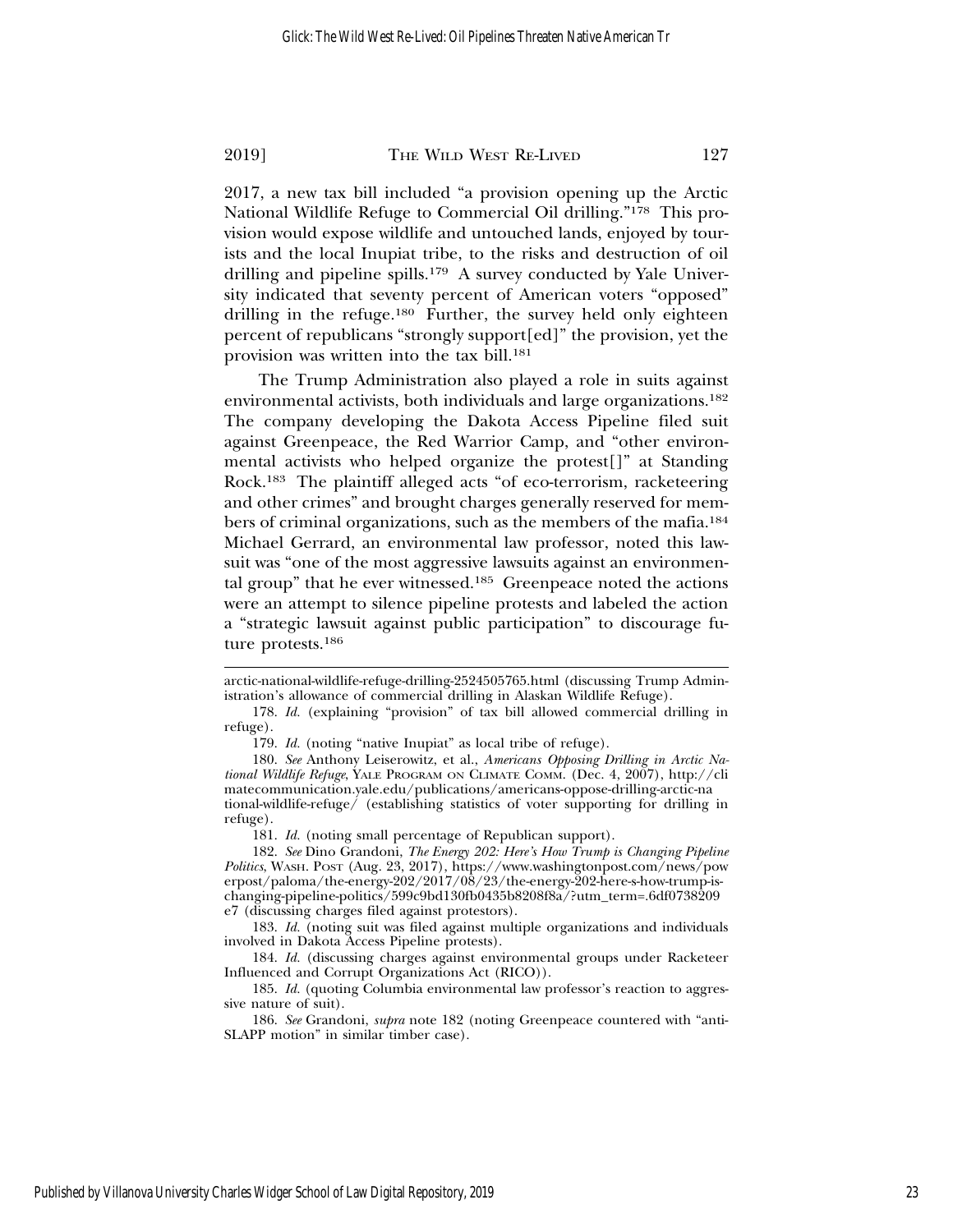## B. Divestment Movement

The impact of the Standing Rock protests played a role in the "divestment" initiative pushed by the Tribe.187 The Standing Rock Tribe inspired the "Divest the Globe" movement in which they encourage individuals, companies, and governments to divest from banks that fund Dakota Access Pipeline.188 In October 2017, activists targeted five banks resulting in over eighty million dollars in individual accounts and four billion dollars in municipal accounts closing in these banks for their current funding of the Dakota Access Pipeline.189 A protestor outside of Bank of America stated "[t]his movement is not separate from Standing Rock, it is an extension of it[.] $"^{190}$ 

As a result of "Divest the Globe," large international banks such as ING and BNP Paribas, have stated they "will no longer finance shale and oil projects" due to bad publicity and protests.191 Cities such as Seattle and Los Angeles divested their funds in banks supporting Dakota Access.192 Other cities such as San Francisco, Missoula, and Washington D.C. are "considering" following suit in removing monies from the banks funding pipeline construction and drilling.193

In Cannonball, North Dakota, the Treaty Alliance Against Tar Sands, an alliance focused on fighting the expansion of tar sands, sprouted a campaign to divest from the Dakota Access Pipeline in addition to four major pipelines and the seventeen banks funding

<sup>187.</sup> *See* Sara Bernard, *Activists Disrupt Over 100 Bank Branches Across Seattle for Financing Tar Sands Projects*, SEATTLE WEEKLY (Oct. 23, 2017), https://www.seattle weekly.com/news/activists-disrupt-over-100-bank-branches-across-seattle-for-financ ing-tar-sands-projects/ (discussing activists reacting to Standing Rock by pressuring divestment of banks financing pipeline efforts).

<sup>188.</sup> *Id.* (discussing divested monies from protests).

<sup>189.</sup> *Id.* (noting "[d]ivestment isn't new . . . . The indigenous people having a voice, that is something new.") (quoting protestor promoting divestment).

<sup>190.</sup> *Id.* (quoting protestor outside bank that closed due to protest activities). 191. *Id.* (noting large banks defunding due to protests).

<sup>192.</sup> *See* Matt Remle and Tara Houska, *Indigenous Leaders Launch New Campaign to Defund All Four Proposed Tar Sands Pipelines*, LAST REAL INDIANS (May 9, 2017), https://lastrealindians.com/indigenous-leaders-launch-new-campaign-todefund-all-four-proposed-tar-sands-pipelines/ (discussing coalition's divestment goals and statements); *see generally Victory! Wells Fargo Excluded From Banking Contracts: Divest L.A. Statement*, LAST REAL INDIANS (Dec. 16, 2017), https://lastrealindians.com/victory-wells-fargo-excluded-from-banking-contracts-divest-l-a-statement/ (discussing Los Angeles' divestment of Wells Fargo due to funding of Dakota Ac-

cess Pipeline).

<sup>193.</sup> *See* Bernard, *supra* note 187 (noting banks divesting and considering divesting).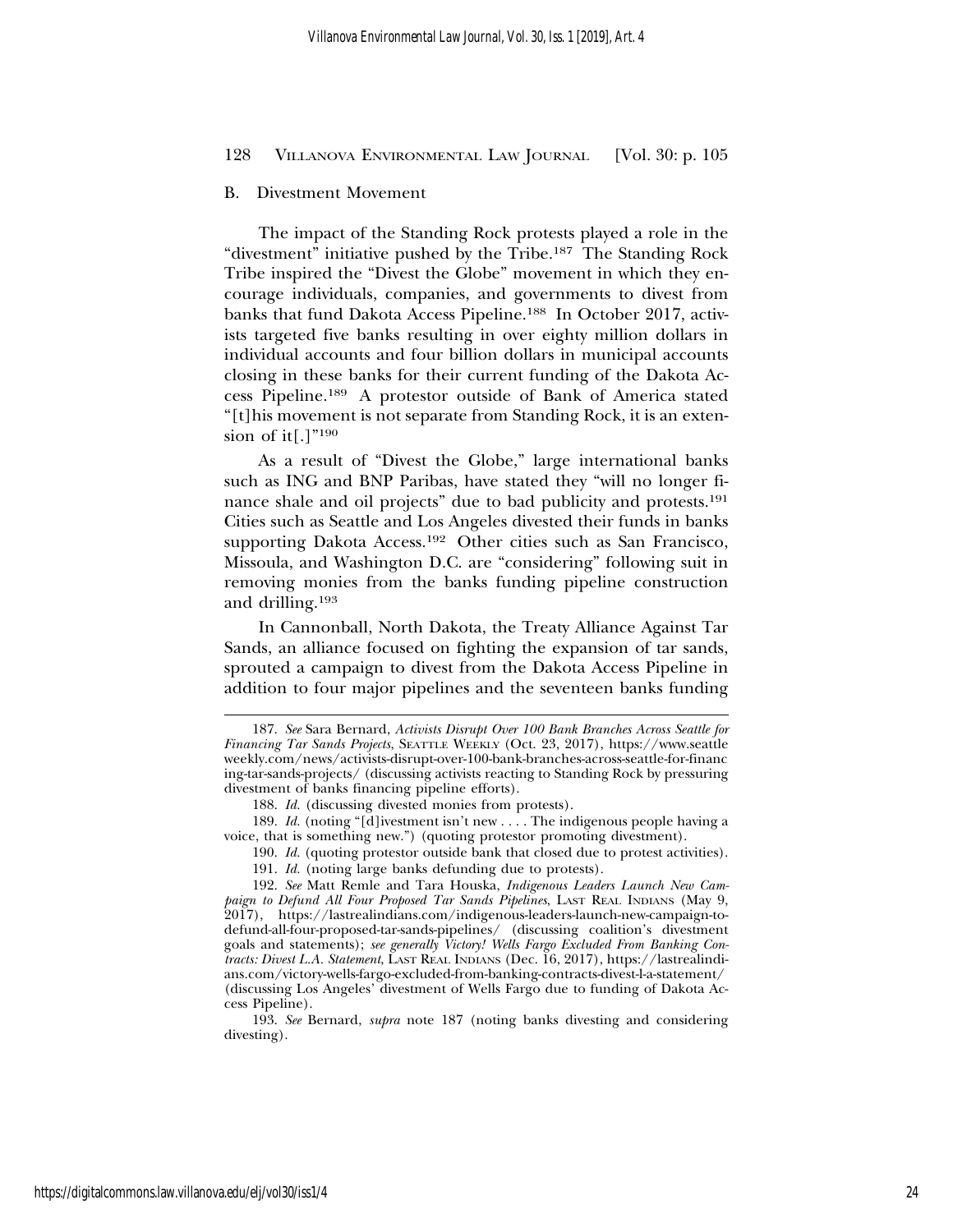those projects.194 An indigenous member of the coalition stated "[t]hese companies may not listen to morality, but they do listen to money" as she joined a peaceful protest outside the entrance of her local Wells Fargo branch.<sup>195</sup> The coalition argued the next step in "the fight against the black snake that has come to poison our lands" is to take action against funding and cut the pipeline projects off at the source.196

# C. Inspired Protests & Improved Relations

The Standing Rock protests have inspired multiple pipeline protests across the United States.197 The Society of Native Americans organized a protest in West Texas against drilling in three hundred and fifty thousand acres surrounding a local town.<sup>198</sup> Activists staged additional protests against pipeline construction in Texas by Trans-Peco, Apache Corporation, and Energy Transfer Partners.199

In Louisiana, protesters established a "Standing Rock-like protest" at the location of the proposed Bayou Bridge Pipeline.200 This pipeline is scheduled to be built by Dakota Access at the end of a series of pipelines currently under construction to transport oil to the coast.201 The protesters are local land owners who are concerned about the potential environmental impact on their community and personal property.202 The land owners were inspired by the community and message of Standing Rock and attempted to recreate the Standing Rock protest atmosphere.<sup>203</sup>

In Minnesota, the Chippewa, Anishenaabe, and Ojibwe Tribes came together to protest the construction of three proposed pipe-

<sup>194.</sup> *See* Remle and Houska, *supra* note 191 (noting coalition's intent).

<sup>195.</sup> *Id.* (quoting Tara Houska's address to banks of Norway and Switzerland).

<sup>196.</sup> *Id.* (referencing black snake prophecy of Standing Rock Tribe).

<sup>197.</sup> *See* David Hunn, *Pipeline Protesters Setting Up Camp in West Texas*, HOUS. CHRONICLE (Dec. 27, 2016) https://www.houstonchronicle.com/business/article/ Pipeline-protesters-setting-up-camps-in-West-Texas-10821760.php (discussing protests inspired by Standing Rock in West and South Texas).

<sup>198.</sup> *Id.* (noting large tract in Texas intended for pipeline construction and drilling).

<sup>199.</sup> *Id.* (discussing oil companies targeted by protestors).

<sup>200.</sup> *See* Sara Sneath, *Bayou Bridge Pipeline Opponents Aim to Build Standing Rock-*Like Protest Camp, THE TIMES PICAYUNE (Jun. 26, 2017), http://www.nola.com/envi ronment/index.ssf/2017/06/bayou\_bride\_pipeline\_protestor.html (discussing Louisiana's intent to mimic Standing Rock protests).

<sup>201.</sup> *Id.* (describing proposed construction of Bayou Bridge Pipeline).

<sup>202.</sup> *Id.* (noting protesters' concern for community and personal land).

<sup>203.</sup> *Id.* (discussing Standing Rock inspiration to protest in Louisiana).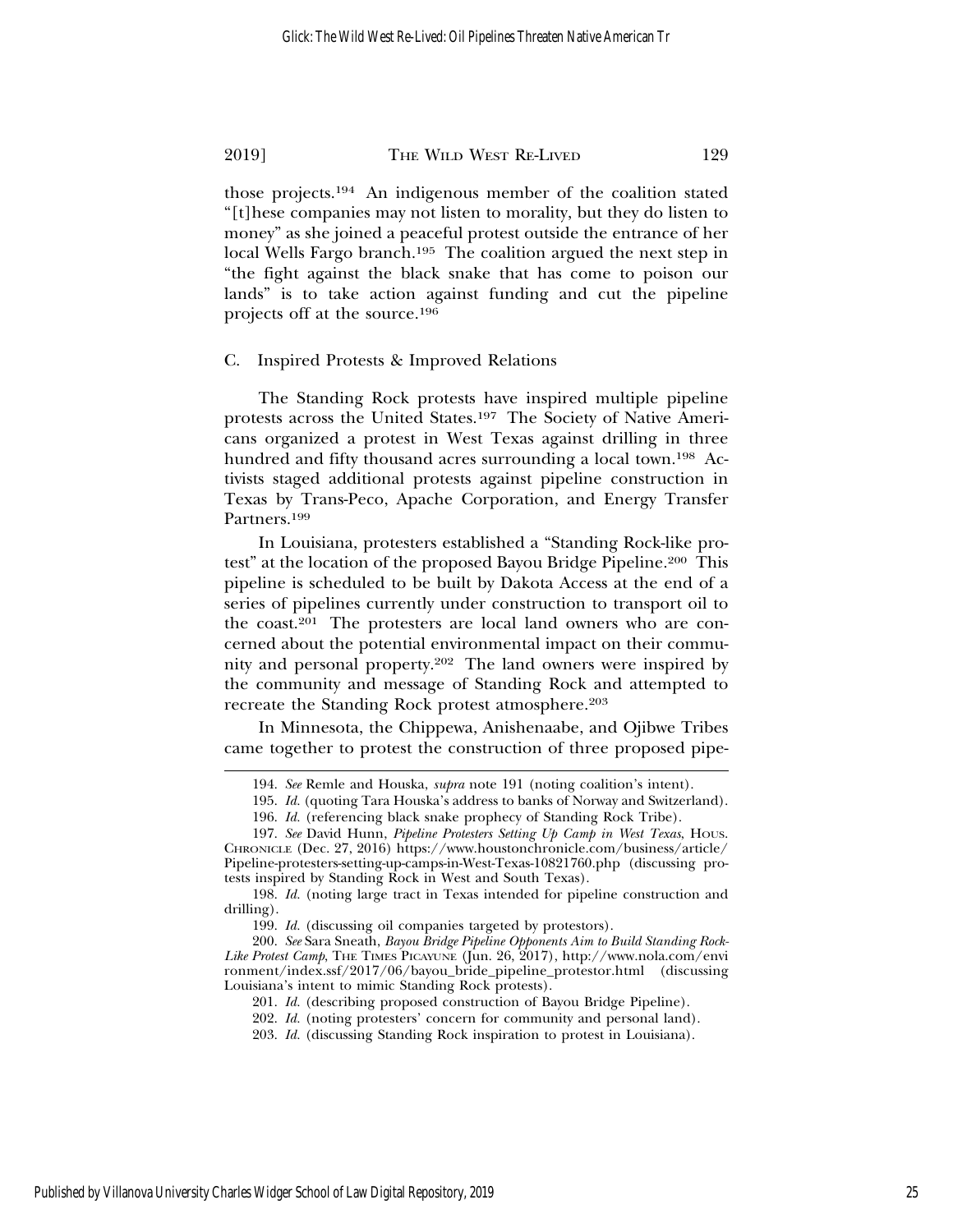lines.204 The Tribes successfully thwarted two construction plans of the Sandpiper and Enbridge pipeline in Minnesota.205 The Anishenaabe Tribe noted "[w]e've also fought in the courts, in regulatory hearings, in the media, in the streets, and on the land" to stop construction through lands protected by treaties.206 Tribes came together to take a stand against the remaining pipeline construction of Line 3.207 The Line 3 pipeline's path passes directly through the tribes' rice beds, lakes, and the center of "Ojibwe treaty lands[,]" which would violate their Treaty of 1855.208

The Standing Rock case has also inspired improved relationships between local governments and Native Americans.209 In January 2018, a local government in North Dakota held a conference in an attempt to create a "fresh start" with the Native American tribes.210 Governor Burgum noted the relationship between the government and tribes involves "a 'complex history' that includes broken promises and 'horrific interactions with the federal government'" on many heated issues.<sup>211</sup> Individuals at the conference discussed the "history and importance" of tribal rights as protected by tribal treaties.212 The Governor assured Native Americans he would

<sup>204.</sup> *See Line 3*, HONOR THE EARTH, http://www.honorearth.org/sandpiper\_ line\_3\_corridor (discussing three pipeline construction plans charted to run through Native American reservations) (last visited Dec. 19, 2018).

<sup>205.</sup> *Id.* (noting Sandpiper and Enbridge pipelines were unsuccessful).

<sup>206.</sup> *See* Sarah Littleredfeather Kalmanson, *A Message from Winona About the Sandpiper*, HONOR THE EARTH, (Aug. 7, 2016), http://www.honorearth.org/winona sandpiperstatement (discussing tribes' victory over Sandpiper pipeline construction). "But it is a bittersweet victory, for while we have won the battle, the war remains. The black snake is a hydra – cut off one head and 2 more will emerge." *Id.* (referencing oil pipeline construction plans through Native American lands).

<sup>207.</sup> *See Line 3*, supra note 204 (explaining Native Americans' concern of Line 3 pipeline).

<sup>208.</sup> *See Enbridge Line 3 Fact Sheet*, HONOR THE EARTH, https://d3n8a8pro7vh mx.cloudfront.net/honorearth/pages/2329/attachments/original/1481597789/ factsheet-LINE-3.pdf?1481597789 (last visited Feb. 13, 2018) (noting substantial spills and pipeline deterioration of Line 3 and negative effects on Native American lands).

<sup>209.</sup> *See* John Hageman, *Bismarck Conference Aims to Improve Tribal Government Relations*, THE DICKINSON PRESS (Jan. 30, 2018), http://www.thedickinsonpress .com/news/government-and-politics/4396010-bismarck-conference-aims-improvetribal-government-relations (discussing intentions and content of Bismarck conference in response to Standing Rock protests).

<sup>210.</sup> *Id.* (noting intent of Governor to create "fresh start" between local government and Native Americans).

<sup>211.</sup> *Id.* (recognizing sordid past between government and Native Americans).

<sup>212.</sup> *Id.* (noting content of conference).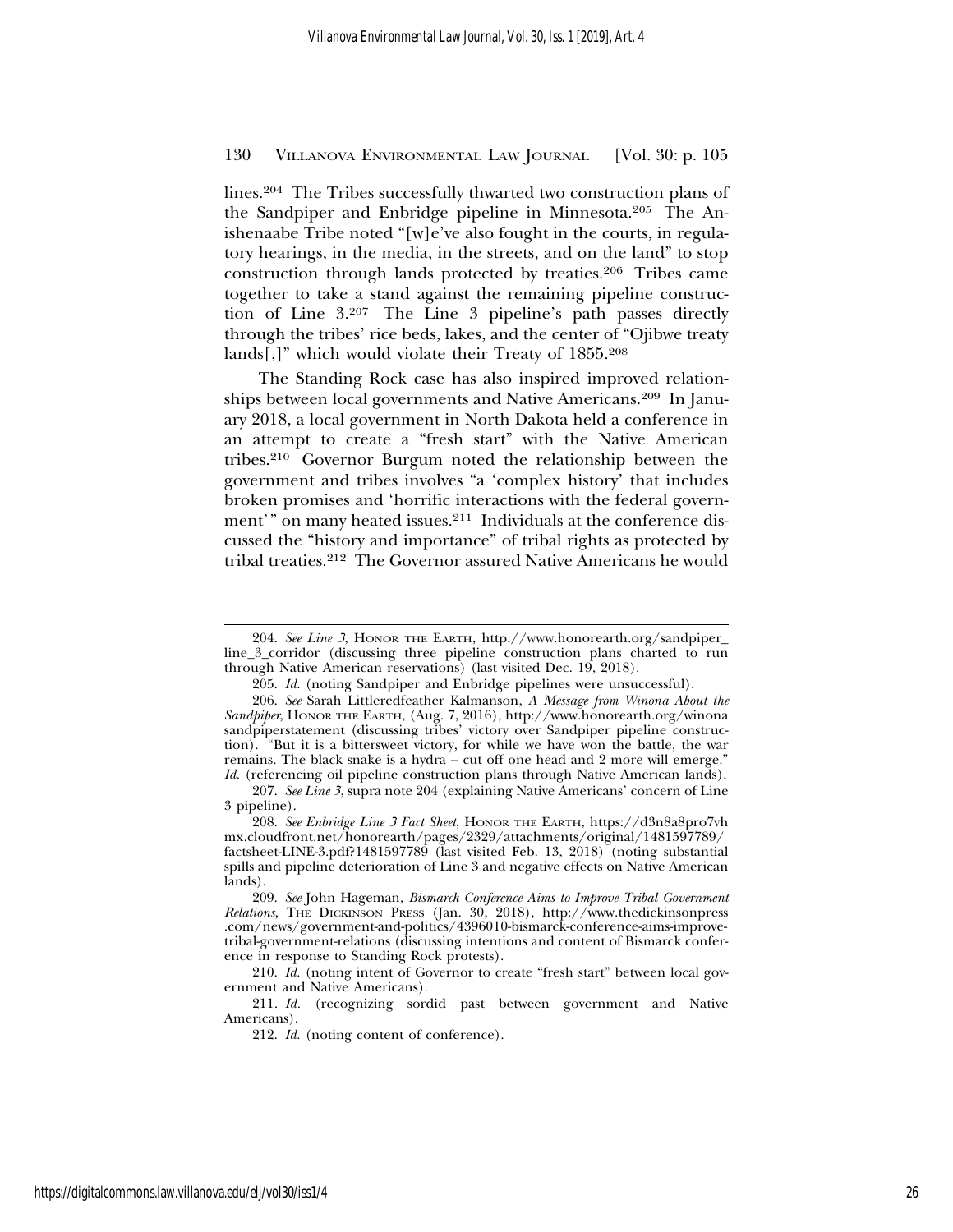include them on all future environmental issues affecting the state, both in and around their reservations.<sup>213</sup>

D. Impact on Tribal Lands: The Black Snake Burrows

The Standing Rock Tribe recites an "ancient Lakota prophecy about a black snake that would slither across the land" causing destruction to the earth and poisoning the Sioux's water source.<sup>214</sup> The prophecy predicts that when the snake goes underground, the Earth will be damaged.215 The Standing Rock Tribe cited the prophecy in its lawsuit, referring to the oil pipeline as the "black snake" and explaining the imminent destruction.<sup>216</sup> The Tribe held strong in its efforts to destroy the "black snake" before it destroyed their land.217 The Tribe stated "[w]e must stand together and we must kill the black snake," embracing the sentiments at the campsite while taking care to remain peaceful.218

The impact of a pipeline and drilling on tribal lands is not an issue of mere speculation and prophecy.<sup>219</sup> "A few hours away from Standing Rock" sits the Fort Berthold reservation of the Mandan, Hidatsa, and Arikara Tribes.<sup>220</sup> Here, the Tribes decided to lease their reservation land to outside fracking and oil companies.<sup>221</sup> This decision came at a high cost to the tribal members, land, and cultural traditions.222 The Tribes are thought to have suffered corruption within the tribal governments, stemming from numerous instances of oil royalties never making their way to the communities and allegedly having been squandered by tribal chairmen.223 The

<sup>213.</sup> *Id.* (discussing Governor's initiatives to foster contact and communications through direct notifications and open-door policy).

<sup>214.</sup> *See* Karen Pauls, *'We Must Kill the Black Snake': Prophecy and Prayer Motivate Standing Rock Movement*, CBC (Dec. 11, 2016), http://www.cbc.ca/news/canada/ manitoba/dakota-access-pipeline-prayer-1.3887441 (explaining Black Snake Prophecy of Lakota Tribe).

<sup>215.</sup> *Id.* (noting black snake underground would cause destruction).

<sup>216.</sup> *See* Standing Rock Sioux Tribe v. United States Army Corps of Engineers, 255 F. Supp. 3d 101, 120 (D.D.C. 2017) (referencing DAPL's correlation with Black Snake prophesized to destroy the Lakota homeland).

<sup>217.</sup> *See* Pauls, *supra* note 214 (noting Black Snake prophecy "motivate[d] Standing Rock movement").

<sup>218.</sup> *Id.* (quoting protester's reaction to Black Snake prophecy).

<sup>219.</sup> *See* Sulome Anderson, *What Oil Pipelines Can Do To Native American Land and Life*, VICE (Nov. 28, 2016), https://www.vice.com/en\_us/article/nnk3yg/ standing-rock-fort-berthold-how-oil-can-transform-and-damage-native-reservations (discussing effects of oil pipelines on Native American reservations).

<sup>220.</sup> *Id.* (noting tribes living on Fort Berthold Reservation).

<sup>221.</sup> *Id.* (discussing tribes' decision to lease reservation to oil companies).

<sup>222.</sup> *Id.* (discussing negative impact on Tribes' finances, health, and land).

<sup>223.</sup> *Id.* (referencing corruption of missing oil royalties).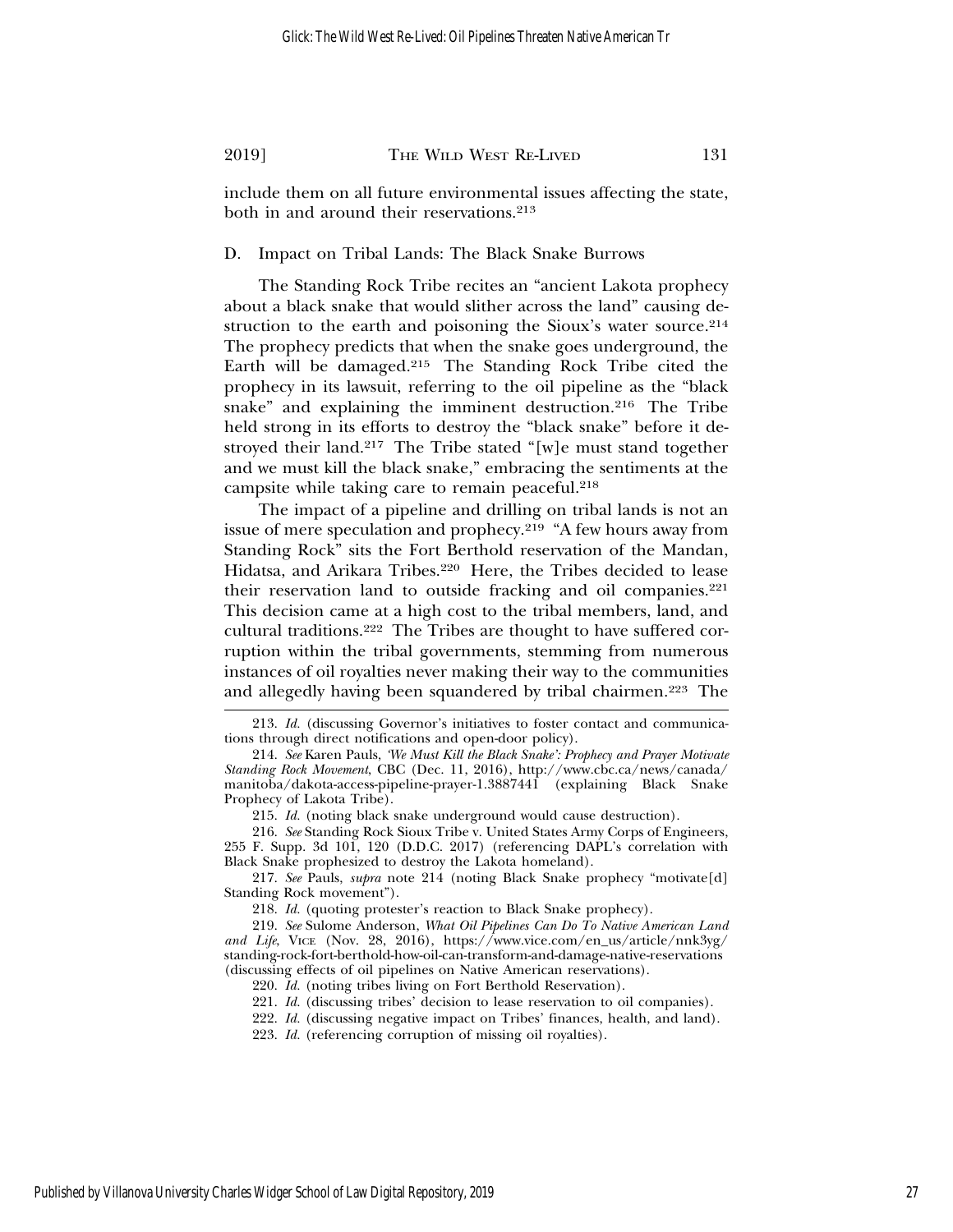Tribe's environmentalist, Lisa Deville, noted that oil has brought "a lot of social issues" as the living conditions of the community are compared to that of a "third world country," even as those in higher positions are accused of pocketing funds from the millions of dollars received in oil revenue.224

The Fort Berthold Reservation is also experiencing extreme environmental damage.225 The Reservation experienced multiple pipeline spills, one of which amassed to one million gallons of saltwater and oil spilled.<sup>226</sup> The spill "kill[ed] all vegetation in its path before it seeped . . . into Lake Sakakawea[,]" causing irreparable damage both above ground and under the surface of the bay.<sup>227</sup>

A study conducted by Duke University on oil and salt water spills in North Dakota found these types of oil spills are "creat[ing] a legacy of radioactivity" throughout the reservations.228 The study concluded that even if active measures are taken by the tribes for immediate clean up, the water in the surrounding areas will continue to be affected and "nothing will grow" on the once fertile grounds.229 The lands affected by the spills contain radium, other carcinogenic materials, and "radioactive matter."230 The study noted the reservation lands will never be fully healed, even after

<sup>224.</sup> *See* Anderson, *supra* note 219 (noting monetary issues plaguing tribes).

<sup>225.</sup> *See* Lauren Donovan, *Study Indicates Lingering Saltwater Contaminator in Oil Patch*, BISMARCK TRIBUNE (Apr. 27, 2016), http://bismarcktribune.com/news/ state-and-regional/study-indicates-lingering-saltwater-contamination-in-oil-patch/

article\_d62aaa65-c9ff-5ddb-bb40-8e0983efdde3.html (discussing environmental study conducted on reservation).

<sup>226.</sup> *See* Anderson, *supra* note 219 (noting one million gallon salt water spill on reservation).

<sup>227.</sup> *See* Lindsey Konkel, *Salting the Earth: The Environmental Impact of Oil and Gas Wastewater Spills*, NCBI (Dec. 1, 2016), https://www.ncbi.nlm.nih.gov/pmc/ articles/PMC5132645/ (discussing damage resulting from spills and environmental impact on land). A soil scientist from Ball State University stated the "remediation" process was a learning experience which could help "refine industry best practice". *Id.* He noted the "best solution [to oil spills] is prevention[,]" which is "easier said than done." *Id.* (noting land never fully recovers from oil and fracking spills).

<sup>228.</sup> *See* Donovan, *supra* note 225 (discussing peer-reviewed study of North Dakota spills that revealed hazardous after-effects of fracking activities).

<sup>229.</sup> *See* Anderson, *supra* note 219 (noting land can remain barren even after remediation).

<sup>230.</sup> *Id.* (noting drilling and pipeline construction results in radioactive and carcinogenic materials on lands).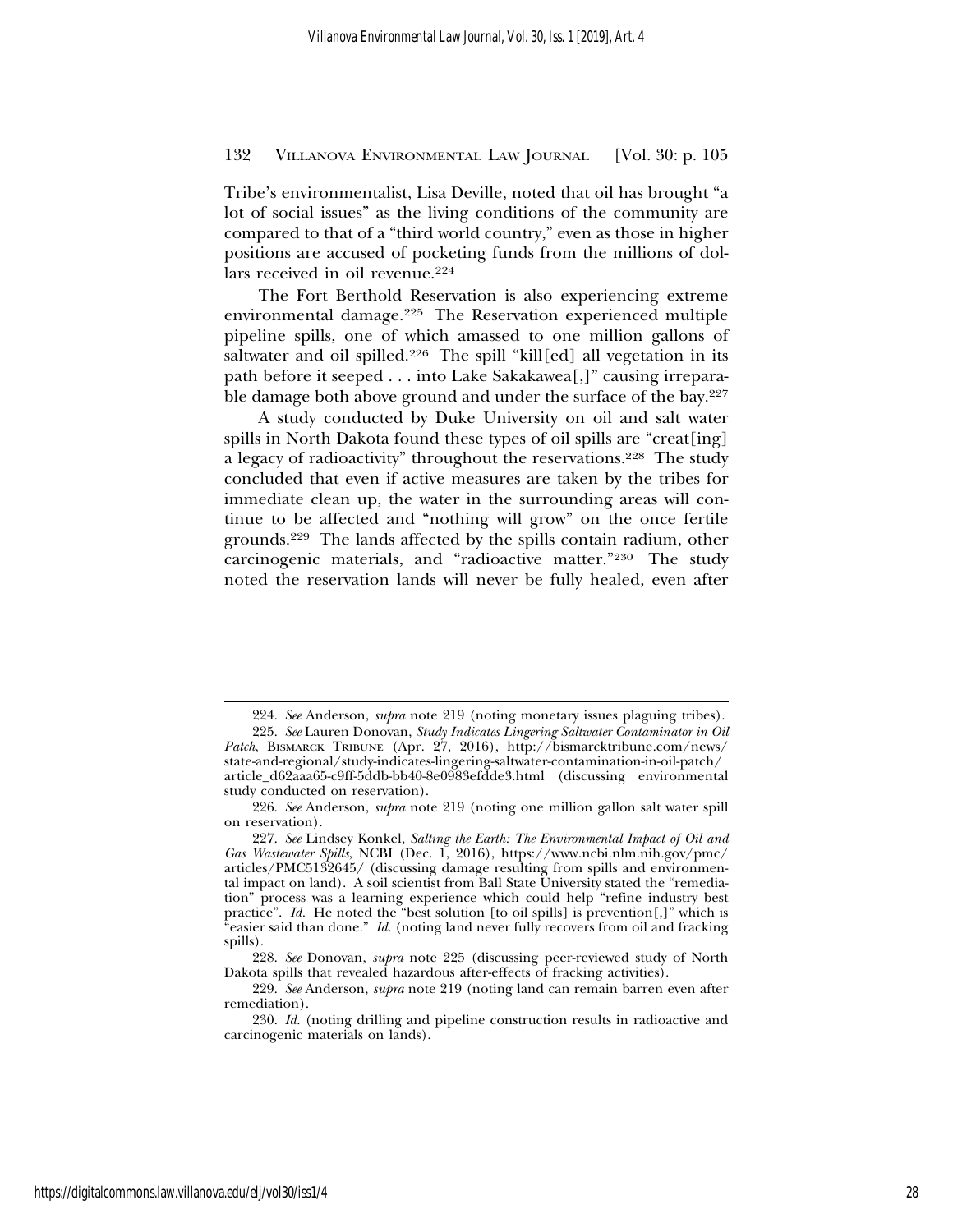remediation.231 Additionally, the roadways and infrastructure were damaged by the oil company's machinery.232

Marcia Mikulak, a North Dakota anthropologist and professor, offered an explanation as to why the tribes have given into the oil companies and allowed their lands to be destroyed.233 Mikulak explained, "[t]hese people were forced to assimilate, or actually be eradicated" and were constantly told they were "worthless[,]" "dependent[s] that the state has to take responsibility for[,]" and controlled under state and federal laws, creating a direct comparison to the controversial agreement of the Black Hills which forced the hand of tribe members to allow mining.<sup>234</sup> She further explained these ideals "are deeply embedded in our legal system, in our cultural systems, our narratives of education" regarding Native Americans and the United States' history with the tribes.235 When asked by an interviewer why the Fort Berthold Reservation did not follow the footsteps of the Standing Rock Sioux in defending their land, a local tribal member stated the courts "have already ruled against the tribe's point of view in protecting the land because of the pipeline and the investment" towards the American economy.236 The Tribe noted "[w]e have lost our identity as Native Americans" and feel they have no other option than to allow drilling on the reservation.237

The Fort Berthold Reservation reacted to the aftermath of allowing "these white people" to construct oil pipelines and frack throughout their land.238 Deville stated the oil companies "just contaminated us[,]" yet their response is "[y]ou don't have to drink this water. You can go home whenever you choose."239 The fact remains, however, that the Tribes are home; the Fort Berthold Res-

<sup>231.</sup> *Id.* (noting spill's effect on agriculture). "In terms of agriculture, nothing will grow where there has been a saltwater spill and it's not properly reclaimed, and in my experience, it's not possible to completely reclaim the affected lands." *Id.* (finding full restoration of agricultural activity nearly impossible after saltwater spill from drilling).

<sup>232.</sup> *See* Anderson, *supra* note 219 (discussing oil spill's lasting effects on reservation land).

<sup>233.</sup> *Id.* (explaining reasoning behind tribes signing leasing agreements).

<sup>234.</sup> *Id.* (noting tribes' views of themselves within society); *see also Treaties and Broken Promises*, *supra* note 3, at 125-28, (explaining taking of Black Hills).

<sup>235.</sup> *Id.* (discussing our society's view of Native Americans).

<sup>236.</sup> *Id.* (quoting tribe member from Washington State as stating "[t]he money that already has been put down is sealed and dealed.").

<sup>237.</sup> *See* Anderson, *supra* note 219 (quoting Deville's response to tribe leaders' decisions to allow oil companies on Native American lands).

<sup>238.</sup> *Id.* (discussing aftermath of oil company activities on reservation).

<sup>239.</sup> *Id.* (quoting Deville regarding oil company's reaction to spills on reservation land).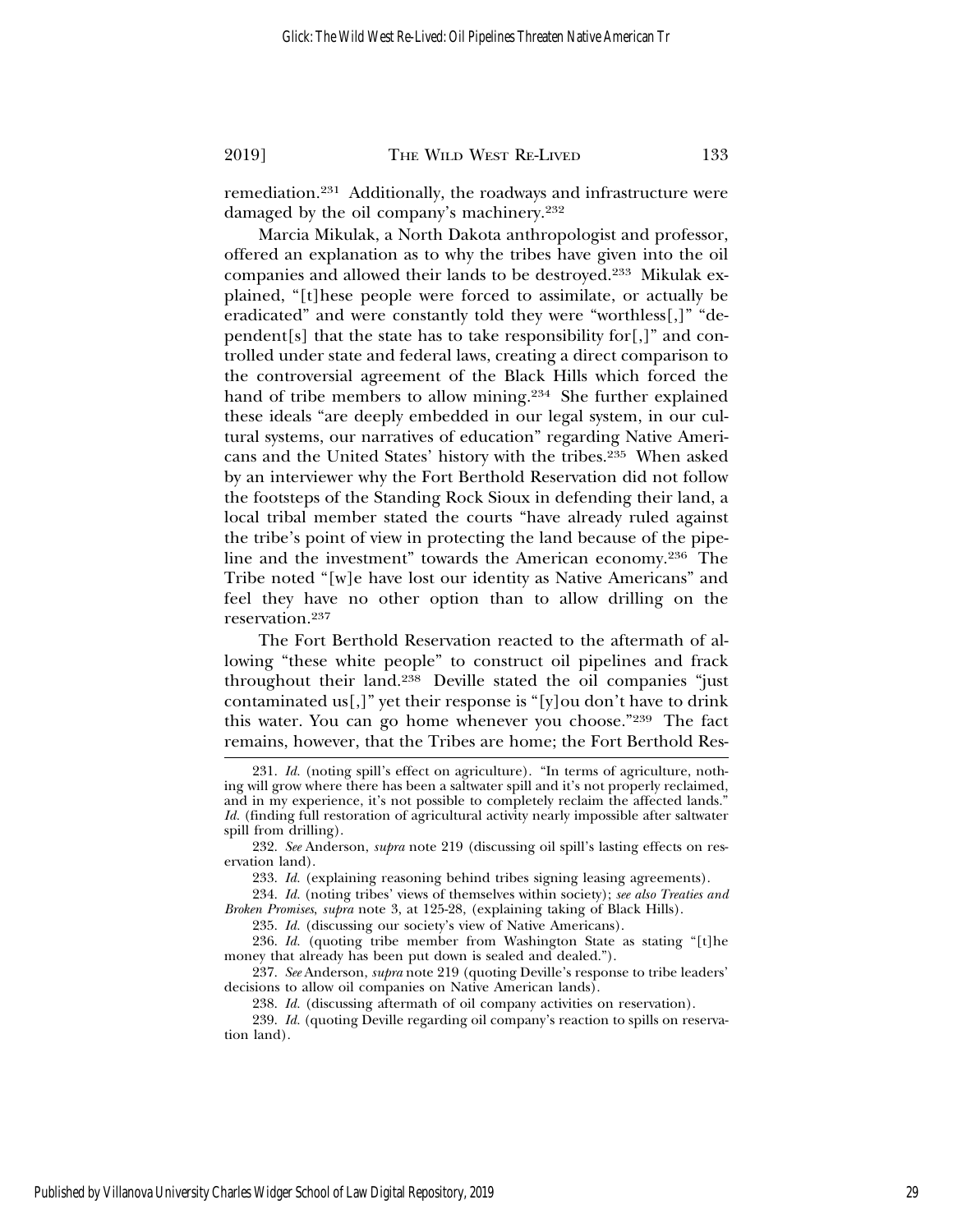ervation serves as their only home assigned by the federal government.240

E. The Fight to Stop as History Repeats Itself

Since the inception of designated reservations, the United States government has slowly reallocated, allotted, restructured, and taken in excess of one billion acres of land from Native Americans.241 The Tribes were segregated to reservations in an attempt to keep peace between the Native Americans and settlers.<sup>242</sup> Subsequently, settlers crossed reservation boundaries to take resources such as wildlife and gold.<sup>243</sup> Today, Native Americans are fighting to keep what little they have left in a battle over oil that holds a stark comparison to the taking of the Black Hills and numerous examples throughout our Nation's history.244 Centuries later, Native Americans are still fighting to protect their land, enduring government inaction and threats, and struggling to maintain their traditional way of life.245

The United States' history paints a picture of pushing the Native American population further and further into smaller tracts of land and reminding them that they are "wards" of the government.246 The Wild West has been a way of life, as Native Americans fight the government and "the capitalist drive for profit" to defend the land they have left from the devastating effects of the "black gold rush[.]"247 As the Lummi Tribe noted while fighting against

242. *See Treaties and Broken Promises*, *supra* note 3, at 101-02 (explaining history and evolution of treaty, post-civil war).

244. *Id.* at 106 (describing taking of Black Hills)

<sup>240.</sup> *See* Cherokee Nation v. Georgia, 30 U.S. 1, 2 (1831) (equating Native Americans to "wards" of government).

<sup>241.</sup> *See* Karen Strom, *The Allotment of Indian Land*, TRAIL TRIBES.ORG https:// trailtribes.org/pierre/shrinking-reservation.htm (last visited Dec. 19, 2018) (analyzing government taking of tribal lands since 1800's); *see also* Rebecca Onion & Claudio Saunt, *Interactive Time Lapse Map Shows How the U.S. Took More than 1.5 Billion Acres from Native Americans*, SLATE (Jun. 17, 2014), http://www.slate.com/ blogs/the\_vault/2014/06/17/interactive\_map\_loss\_of\_indian\_land.html (tracking taking of Native American land).

<sup>243.</sup> *Id.* at 109 (discussing invasion of native land to extract gold).

<sup>245.</sup> *Id.* (discussing fight to save Black Hills resulted in loss of land for Native Americans).

<sup>246.</sup> *See* Cherokee Nation v. Georgia, 30 U.S. 1, 2 (1831) (holding Native Americans' "relations to the United States resembles that of a ward to his guardian").

<sup>247.</sup> *See* Rosenblum, *supra* note 177 (discussing capitalist intent for drilling benefits "very narrow band of one percenters"); see also Mark Udall, *Protect the West from a Black-Gold Rush*, N.Y. TIMES, (Aug. 5, 2016) https://www.nytimes.com/2016/ 08/05/opinion/protect-the-west-from-a-black-gold-rush.html (detailing rush for oil in West, government regulation, and possible environmental harm).